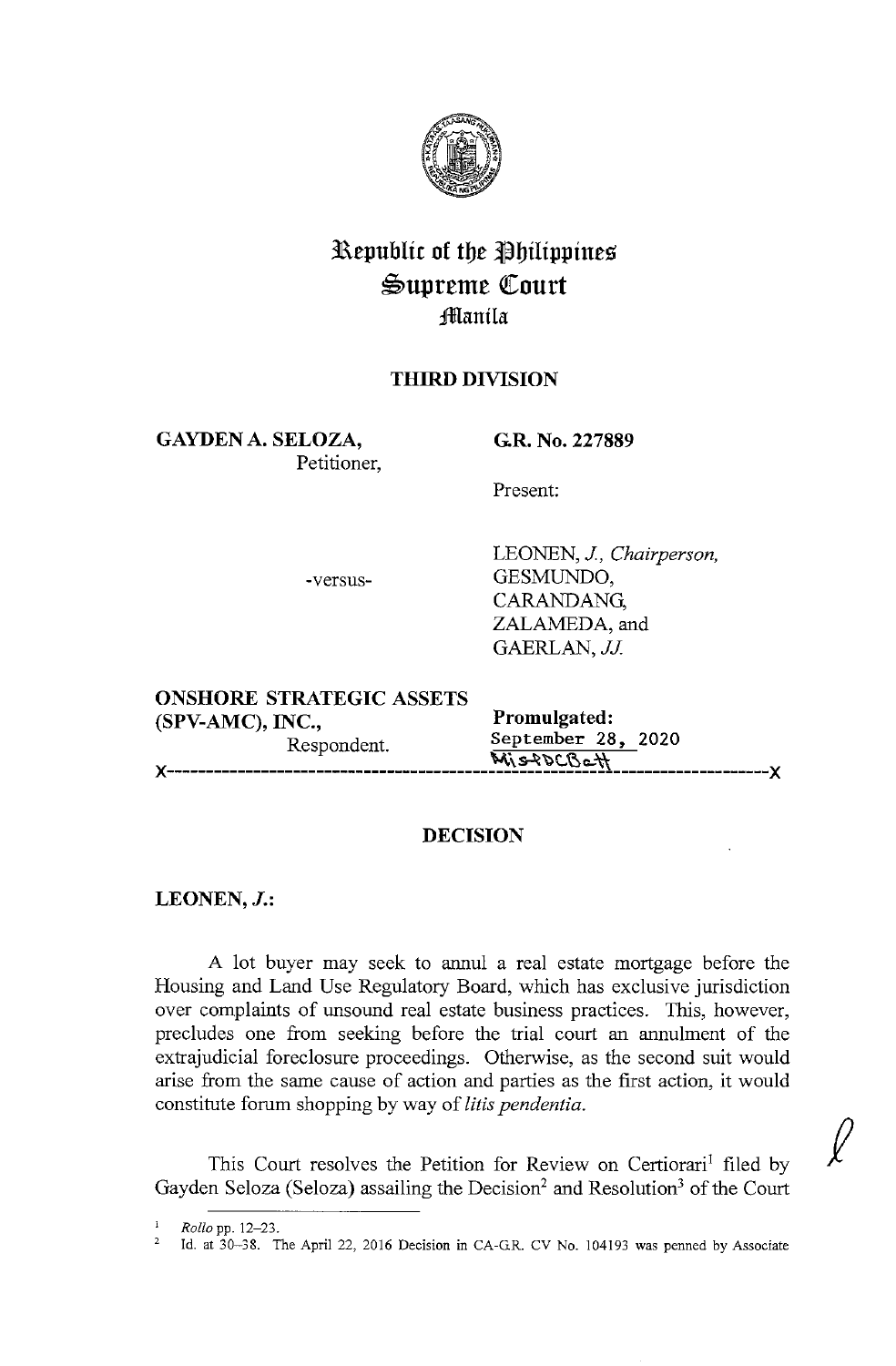**f** 

of Appeals, which affirmed the Regional Trial Court Orders<sup>4</sup> dismissing his Complaint because of *litis pendentia* and forum shopping.

On July 17, 2001, Seloza and First World Home Philippines, Inc. (First World) entered into a contract to sell a house and  $10t^5$  in Bignay, Valenzuela City, worth  $\mathbb{P}580,750.00$ .<sup>6</sup> Seloza had long completed payment on December 30, 2004, but First World executed a deed of absolute sale on September 26, 2008, and failed to deliver the new title to Seloza.<sup>7</sup>

Unknown to Seloza, in 2002, First World had loaned P75 million from United Overseas Bank Philippines (United Overseas Bank).<sup>8</sup> To secure its loan obligations, on December 30, 2002, First World executed a real estate mortgage on several lots in its Valenzuela housing project, including the property that Seloza paid for.<sup>9</sup>

On January 30, 2006,<sup>10</sup> United Overseas Bank transferred its rights over all outstanding obligations of First World, including the real estate mortgage, to Onshore Strategic Assets (SPC-AMV), Inc. (Onshore).<sup>11</sup>

When First World failed to pay its loans, on February 14, 2012, Onshore had the real estate mortgage extrajudicially foreclosed.<sup>12</sup> On April 10, 2012, a Notice of Sheriffs Sale setting the auction sale of the mortgaged properties was issued and published in public places. The auction was held on May 11, 2012, with Onshore as the sole bidder. Thus, on May 18, 2012, a Certificate of Sale was issued in its favor. It was registered and annotated in Transfer Certificate of Title No. V-59286 on May 24, 2012.<sup>13</sup>

In May 2012, Seloza discovered that a certificate of sale of the property was issued to Onshore. <sup>14</sup>

In October 2012, Seloza filed a Complaint<sup>15</sup> before the Regional Trial

Justice Noel G. Tijam (now a retired member of this Court) aud concurred in by Associate Justices Fraucisco P. Acosta aud Eduardo B. Peralta, Jr. of the Fourth Division of the Court of Appeals, Mauila.

Id. at 40-41. The October 19, 2016 Resolution was penned by Justice Noel G. Tijam and concurred in **by Associate Justices Francisco P. Acosta and Eduardo B. Peralta, Jr. of the Fourth Division, Court of**  Appeals, Manila.

<sup>4</sup>  Id. at 129-132 and 133. The Orders dated September 20, 2013 and September 30, 2014 in Civil Case No. 153-V-12 of the Regional Trial Court, Branch 75 of Valenzuela City were issued by Presiding Judge Lilia Mercedes Encarnacion A. Gepty.

 $\mathcal{R}$ Covered by Transfer Certificate of Title No. V-59286.

<sup>6</sup>  *Rollo,* pp. 14 and 31.

<sup>7</sup>  Id. at 14.

 $\mathbf{g}$ Id. at 223.

<sup>9</sup>  Id. at 31.

<sup>10</sup> Id. at 223.<br>
11 Id. at 31.<br>
12 Id. at 223.

<sup>13</sup> Id. at 224. 14 **Id. at** 53.

 $15$  Id. at 42-44. Docketed as Civil Case No. 153-V-12.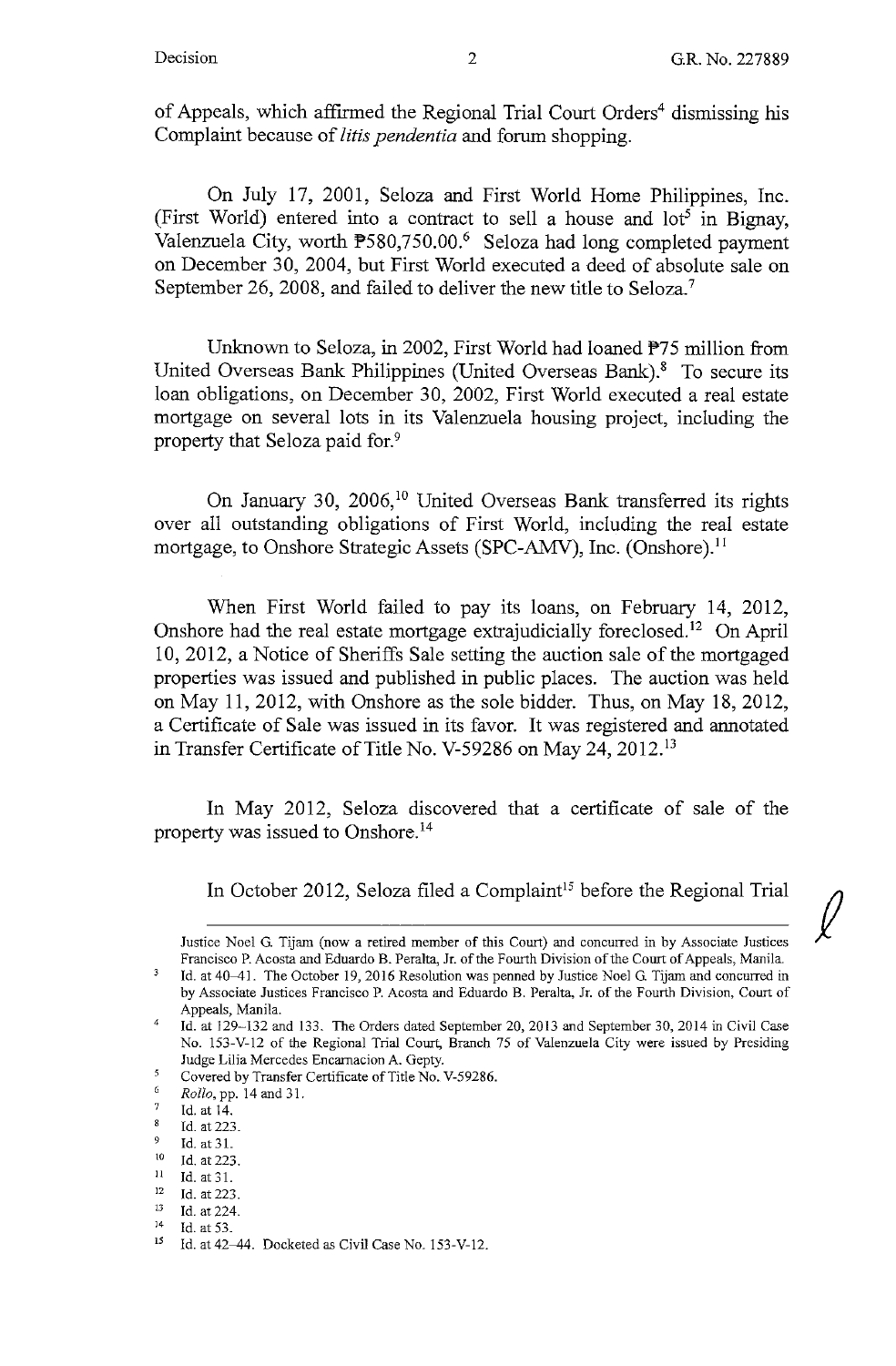*I* 

Court, seeking to annul the extrajudicial foreclosure sale with prayer for preliminary injunction. He contended that his unregistered rights are superior to the registered mortgage of Onshore because First World failed to apprise him of the mortgage and the foreclosure proceedings. <sup>16</sup>

Onshore moved to dismiss the Complaint for failure to implead First World as an indispensable party.<sup>17</sup>

On November 12, 2012, Seloza and the other lot buyers in the housing project filed an Omnibus Motion to implead Onshore in a case<sup>18</sup> pending before the Housing and Land Use Regulatory Board. In that case, filed on September 16,  $2011$ ,<sup>19</sup> they assail the validity of the real estate mortgages that First World had executed, including the property that involved Seloza.

On September 20, 2013, the Regional Trial Court dismissed<sup>20</sup> Seloza's Complaint for forum shopping. It found the requisites of *litis pendentia*  present: the case had identity of parties, rights asserted, and reliefs prayed for with the case before the Housing and Land Use Regulatory Board, such that judgment in one case would amount to *res judicata* in the other. It also found that both complaints were based on the superiority of Seloza's unregistered deed of sale over Onshore's right as the assignee of the mortgage.<sup>21</sup> The dispositive portion of the Order reads:

IN VIEW OF THE FOREGOING, the Motion to Dismiss and the Supplement thereto are hereby GRANTED. The instant case is hereby DISMISSED on the ground of *litis pendentia.* 

The prayer for the issuance of preliminary injunction is likewise denied for lack of merit.

SO ORDERED.<sup>22</sup>

On September 30, 2014, the Regional Trial Court denied Seloza's Motion for Reconsideration.<sup>23</sup>

In its April 22, 2016 Decision,<sup>24</sup> the Court of Appeals affirmed the Regional Trial Court's ruling, disposing as follows:

<sup>&</sup>lt;sup>16</sup> Id. at 43-44.

 $17$  Id. at 225.

<sup>&</sup>lt;sup>18</sup> Id. at 99–109. Entitled "Francisco Victoria, et al., v. First World Homes Phils., and United Overseas Bank Philippines," docketed as HLURB Case No. NCR REM 091611-14594.<br>
<sup>19</sup> Id. at 480.<br>
<sup>20</sup> Id. at 129-132.<br>
<sup>21</sup> Id. at 131.<br>
<sup>22</sup> Id. at 132.<br>
<sup>23</sup> Id. at 133.<br>
<sup>24</sup> Id. at 30-38.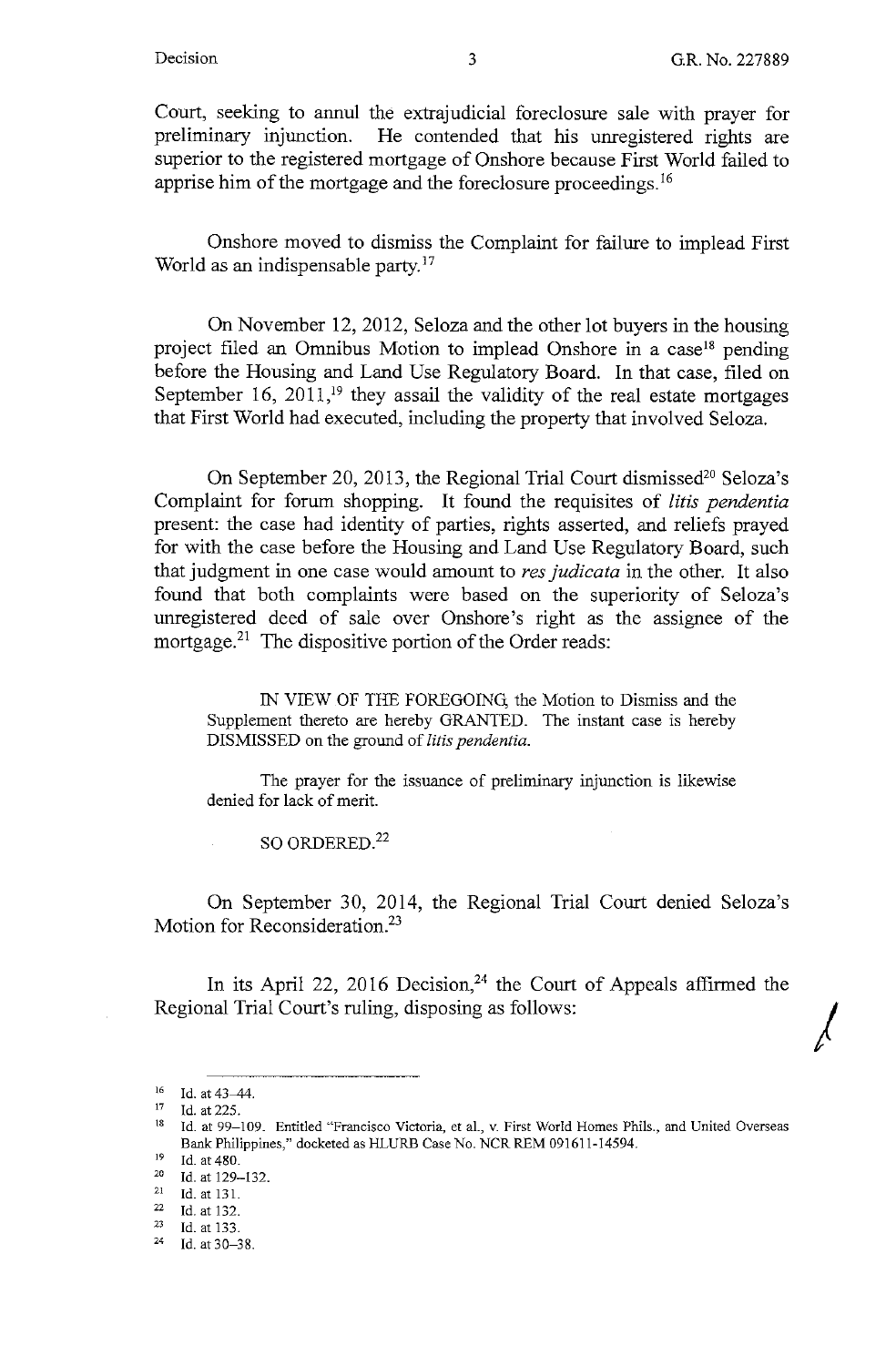**ACCORDINGLY,** the instant appeal is **DENIED.** The Orders dated September 20, 2013 and September 30, 2014 of the Regional Trial Court (RTC), Branch 75 of Valenzuela city in Civil Case No. 1530-V-12 are hereby **AFFIRMED** *in toto.* 

**SO ORDERED.<sup>25</sup>**(Emphasis in the original)

As with the lower court, the Court of Appeals found that all the requisites of *litis pendentia* were present.26

First, there was substantial identity of parties, since Seloza was one of the lot buyers who filed the case in the Housing and Land Use Regulatory Board against Onshore's predecessors-in-interest.27

Second, there was identity of causes of action and reliefs sought. The Court of Appeals found that both cases hinged on the validity of the real estate mortgage.<sup>28</sup> Thus, the same pieces of evidence would either establish both cases or fail to prove the cause of action. The validity of the foreclosure sale and the cancellation of the certificate of sale could not be determined without ruling on the validity of the real estate mortgage.<sup>29</sup>

Accordingly, for the third requisite, the Court of Appeals found that the judgment to be rendered by the Housing and Land Use Regulatory Board would amount to *res judicata* in the case before the trial court.<sup>30</sup>

In an October 19, 2016 Resolution,<sup>31</sup> the Court of Appeals denied Seloza's Motion for Reconsideration.

On November 19, 2016, Seloza filed this Petition<sup>32</sup> against Onshore.

In a February 6, 2017 Resolution,<sup>33</sup> this Court denied the Petition for failure to sufficiently show any reversible error in the assailed judgment to warrant the exercise of this Court's discretionary appellate jurisdiction.

On March 28, 2017, Seloza moved for reconsideration,<sup>34</sup> reiterating his argument that there was no identity of rights asserted and reliefs sought

<sup>25</sup> **ld.at37.** 

 $^{26}$  Id. at 35.

<sup>27</sup> Id.<br>
28 Id. at 35-36.<br>
29 Id. at 36-37.<br>
31 Id. at 40-41.<br>
32 Id. at 12-23.

Id. at 12-23. Seloza filed an earlier motion for extension to file petition for review, which this Court granted in a December 5, 2016 Resolution (*rollo*, p. 10).<br><sup>33</sup> Id. at 208.<br><sup>34</sup> Id. at 209–216.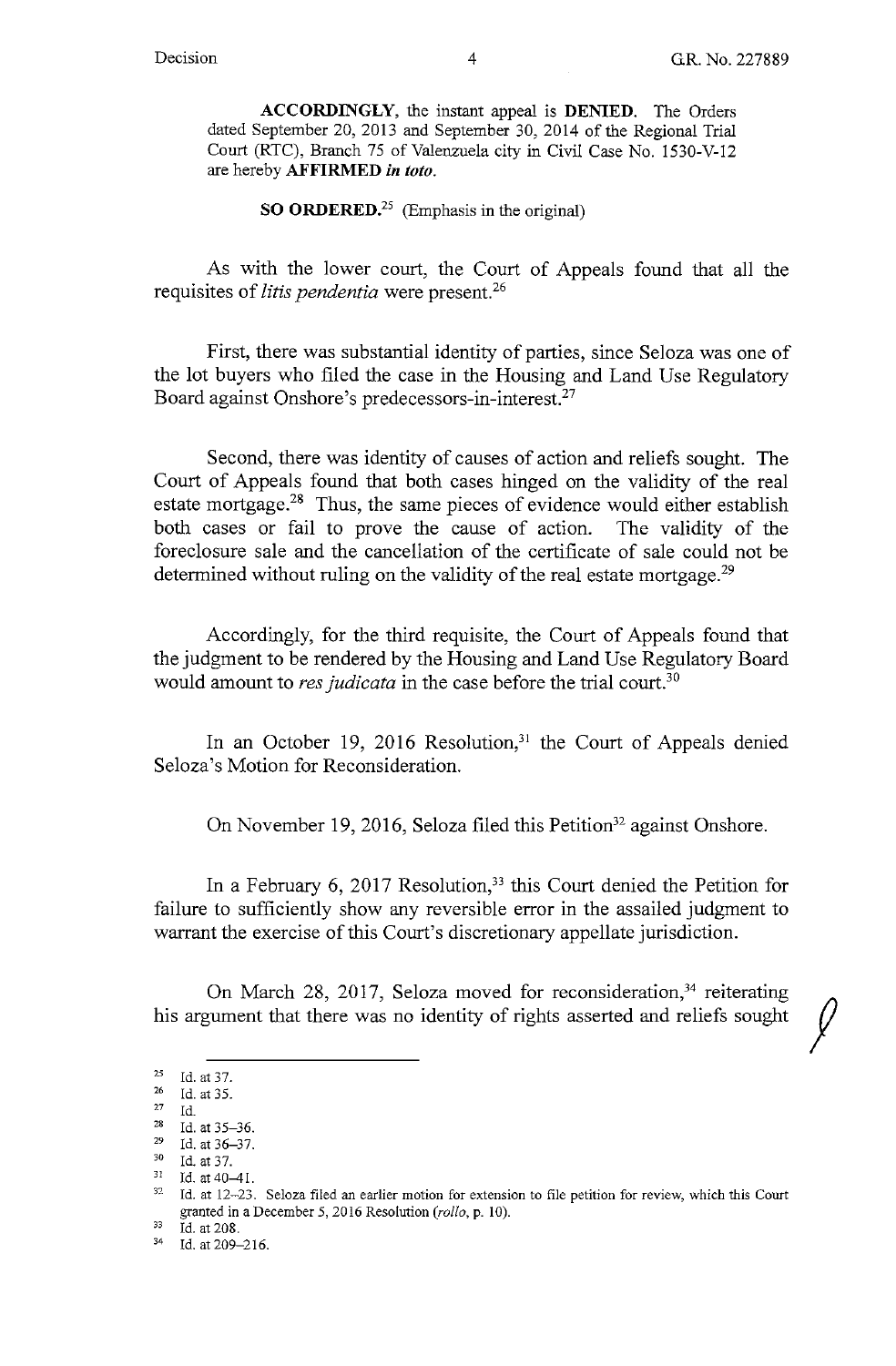in the two cases. He argued that the judgment in the Housing and Land Use Regulatory Board case will not amount to *res judicata* in the Regional Trial Court case. Hence, there was no *litis pendentia* and forum shopping.

On July 31, 2017, this Court granted petitioner's Motion and reinstated the Petition.<sup>35</sup> Respondent filed its Comment/Opposition on October 4, 2017,<sup>36</sup> and petitioner filed his Reply on September  $7, 2018$ .<sup>37</sup>

Petitioner argues that the Court of Appeals erred in finding that there was *litis pendentia,38* as the second and third requisites are wanting.

On the second requisite, petitioner contends that the cause of action in the Housing and Land Use Regulatory Board case was founded on First World's execution of mortgage over his property without his knowledge and consent, in violation of Section 18 of Presidential Decree No. 957. He and the other lot buyers prayed to cancel the mortgage contract. On the other hand, the trial court case was based on the lack of notice in the foreclosure proceedings.39 He prayed that the certificate of sale from the foreclosure proceedings, not the mortgage contract itself, be canceled.40

As for the third requisite, petitioner argues that the Housing and Land Use Regulatory Board would only rule on the validity of the mortgage contract. Regardless of its decision, the Regional Trial Court can validate or invalidate the foreclosure sale for lack of notice. Thus, judgment in one tribunal would not conflict with the judgment in another. There being no *litis pendentia, petitioner insists that he did not commit forum shopping.*<sup>41</sup>

For its part, respondent alleges that the Petition should be dismissed as it merely reiterated all its arguments already denied in the lower courts. Allegedly, petitioner did not raise new arguments warranting review under Rule 45 of the Rules of Court.<sup>42</sup>

Respondent asserts that the lower courts correctly found all the elements of *litis pendentia* present. It underscores that in his Complaint before the trial court, petitioner claimed that he was not aware of the mortgage contract and asserted the superiority of his right against Onshore. Thus, it argues that while the reliefs may be different, petitioner's causes of action in both cases hinge on the validity of the real estate mortgage.<sup>43</sup>

<sup>35</sup> Id. at 217.<br>36 Id. at 222-247.<br>37 Id. at 476-495.<br>38 Id. at 18.<br>39 Id. at 18.

<sup>39</sup> Id. at 18.<br>
40 Id. at 19.<br>
41 Id. at 230-234.<br>
43 Id. at 239-241.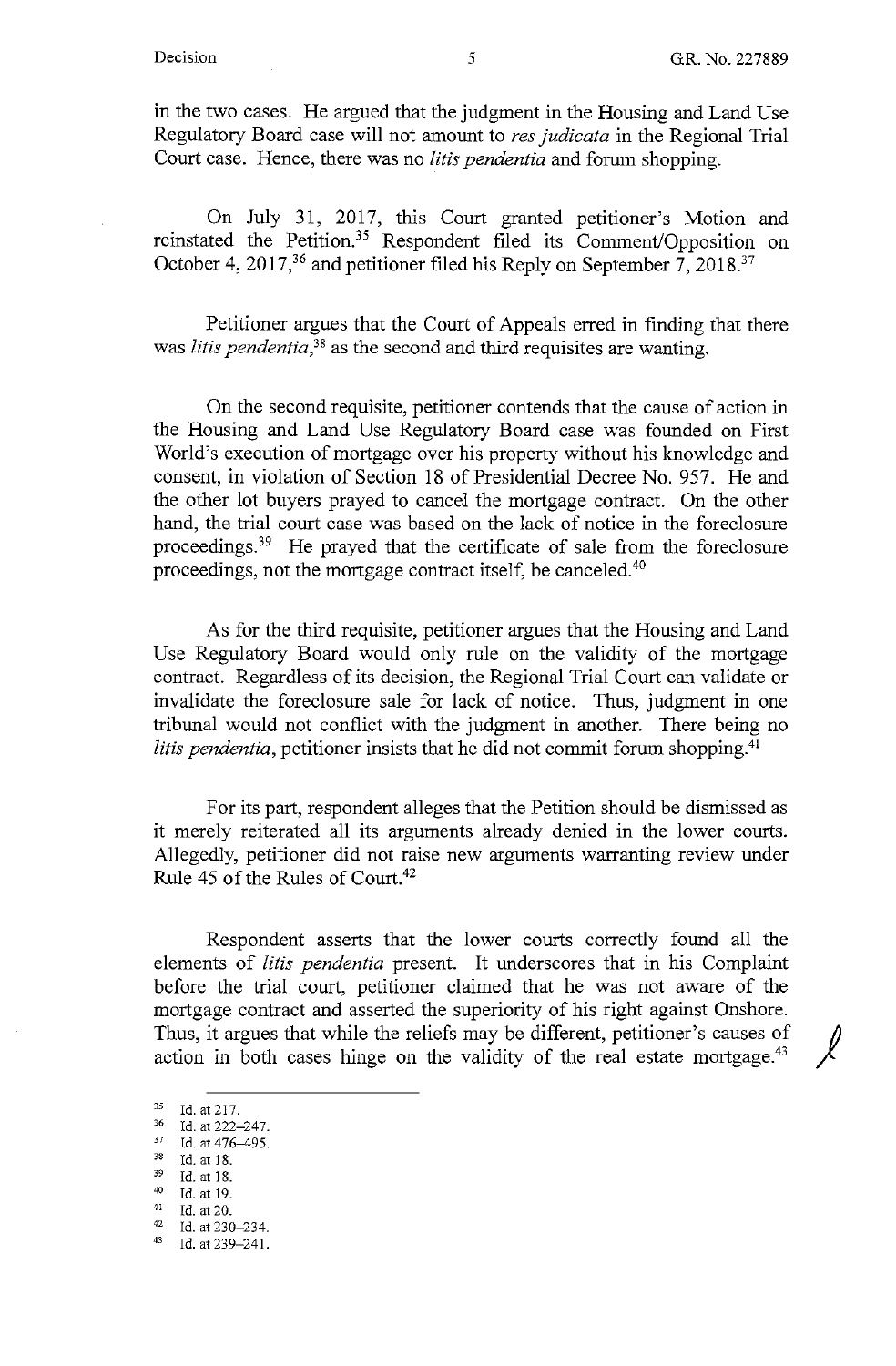*)* 

Respondent also invokes *Goodland Company, Inc. v. Asia United Bank,44*  which held that forum shopping exists when two cases are filed simultaneously, where one seeks to annul the extrajudicial foreclosure, and the other seeks to invalidate the real estate mortgage.<sup>45</sup>

Respondent further alleges that petitioner is guilty of splitting his cause of action, since both actions are premised on the same cause of action and essentially pray for the same relief.<sup>46</sup>

In his Reply, petitioner justifies the filing of the Petition since Rule 45 of the Rules of Court allows review of decisions that are contrary to law and applicable jurisprudence.47

He then alleges that his cause of action in the case before the Housing and Land Use Regulatory Board was based on unsound real estate practices under Presidential Decree No. 957, while respondent's extrajudicial foreclosure in 2012 was a supervening event assailed before the Regional Trial Court. Petitioner argues that this supervening event was a new and distinct cause of action that justifies his recourse to the Regional Trial Court.<sup>48</sup>

Finally, petitioner alleges that the Regional Trial Court does not have jurisdiction over violations of Presidential Decree No. 957. Similarly, he asserts that the Housing and Land Use Regulatory Board does not have jurisdiction to resolve matters of title, possession of real property, and any other interest in it. Thus, he maintains that *litis pendentia* does not lie.<sup>49</sup>

The following are the issues to be resolved:

First, whether or not *litis pendentia* exists in filing a complaint to annul the extrajudicial foreclosure proceedings while an action assailing the validity of the real estate mortgage is pending; and

Second, whether or not the Housing and Land Use Regulatory Board has jurisdiction to annul the extrajudicial foreclosure.

### I

Forum shopping is a ground for dismissing a complaint under Rule 7,

<sup>44 684</sup> Phil. 391 (2012) [Per. J. Villarama, First Division].<br> *Rollo*, p. 242.<br> **14 Id. at 244-245.**<br>
<sup>47</sup> **Id. at 478** 

<sup>&</sup>lt;sup>47</sup> Id. at 478.<br><sup>48</sup> Id. at 484–485 citing *Caina v. Court of Appeals*, 309 Phil. 241 (1994) [Per J. Davide, First Division].

<sup>&</sup>lt;sup>49</sup> Id. at 489-491.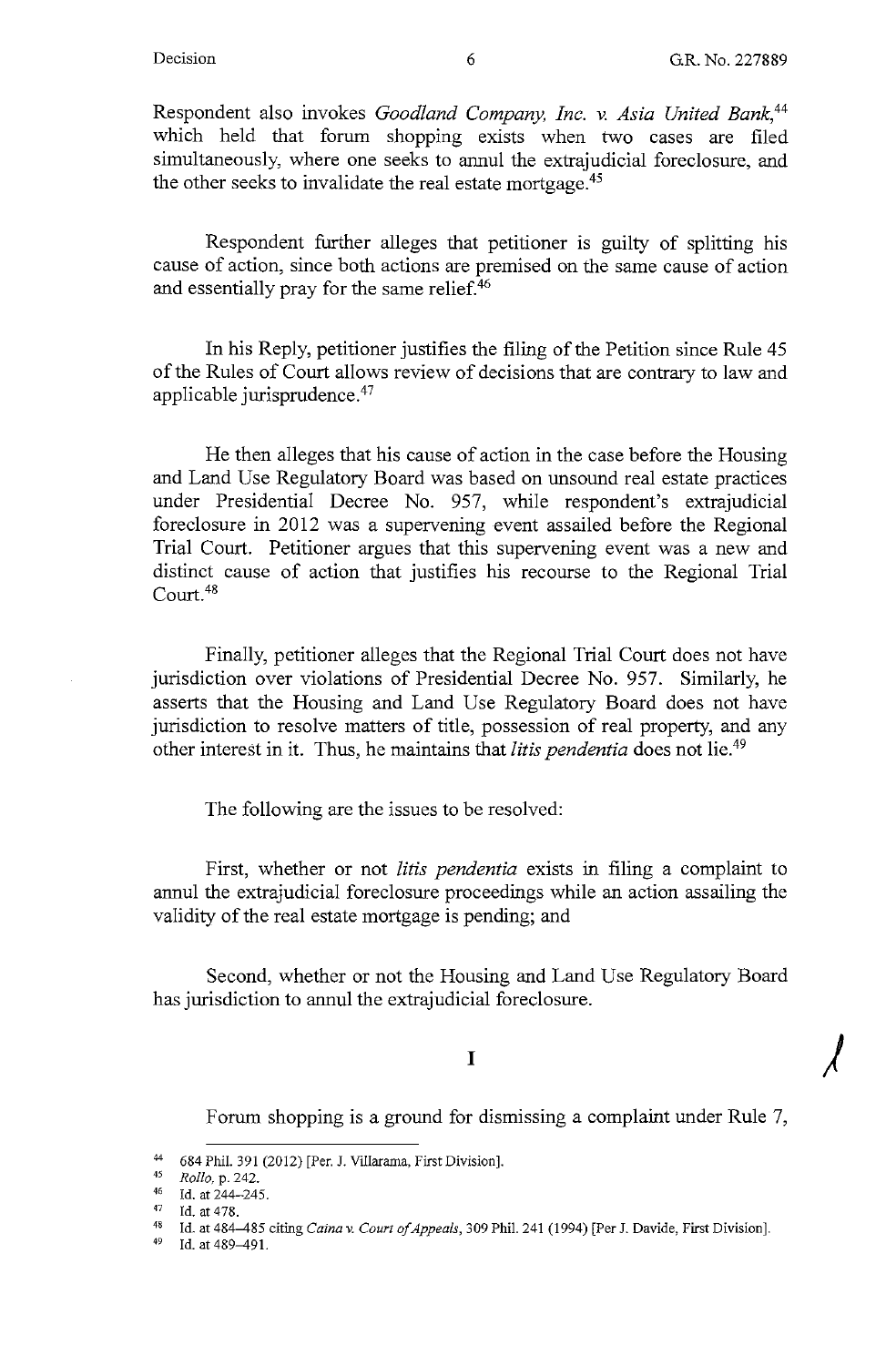*I* 

Section 5 of the Rules of Court:

SECTION 5. *Certification against forum shopping.* - The plaintiff or principal party shall certify under oath in the complaint or other initiatory pleading asserting a claim for relief, or in a sworn certification annexed thereto and simultaneously filed therewith: (a) that he has not theretofore commenced any action or filed any claim involving the same issues in any court, tribunal or quasi-judicial agency and, to the best of his knowledge, no such other action or claim is pending therein; (b) if there is such other pending action or claim, a complete statement of the present status thereof; and (c) if he should thereafter learn that the same or similar action or claim has been filed or is pending, he shall report that fact within five (5) days therefrom to the court wherein his aforesaid complaint or initiatory pleading has been filed.

Failure to comply with the foregoing requirements shall not be curable by mere amendment of the complaint or other initiatory pleading but shall be cause for the dismissal of the case without prejudice, unless otherwise provided, upon motion and after hearing. The submission of a false certification or non-compliance with any of the undertakings therein shall constitute indirect contempt of court, without prejudice to the corresponding administrative and criminal actions. If the acts of the party or his counsel clearly constitute willful and deliberate forum shopping, the same shall be ground for summary dismissal with prejudice and shall constitute direct contempt, as well as a cause for administrative sanctions.

In *City of Taguig v. City of Makati*,<sup>50</sup> this Court reiterated the various forms of forum shopping and their requisites:

Jurisprudence has recognized that forum shopping can be committed in several ways:

(1) filing multiple cases based on the same cause of action and with the same prayer, the previous case not having been resolved yet (where the ground for dismissal is *litis pendentia);* (2) filing multiple cases based on the same cause of action and the same prayer, the previous case having been finally resolved (where the ground for dismissal is *res judicata*); and (3) filing multiple cases based on the same cause of action but with different prayers ( splitting of causes of action, where the ground for dismissal is also either *litis pendentia* or *res judicata).* 

Similarly, it has been recognized that forum shopping exists "where a party attempts to obtain a preliminary injunction in another court after failing to obtain the same from the original court."

The test for determining forum shopping is settled. In *Yap v. Chua, et al.:* 

To determine whether a party violated the rule against forum shopping, the most important factor to ask is

 $50$  787 Phil. 367 (2016) [Per J. Leonen, Second Division].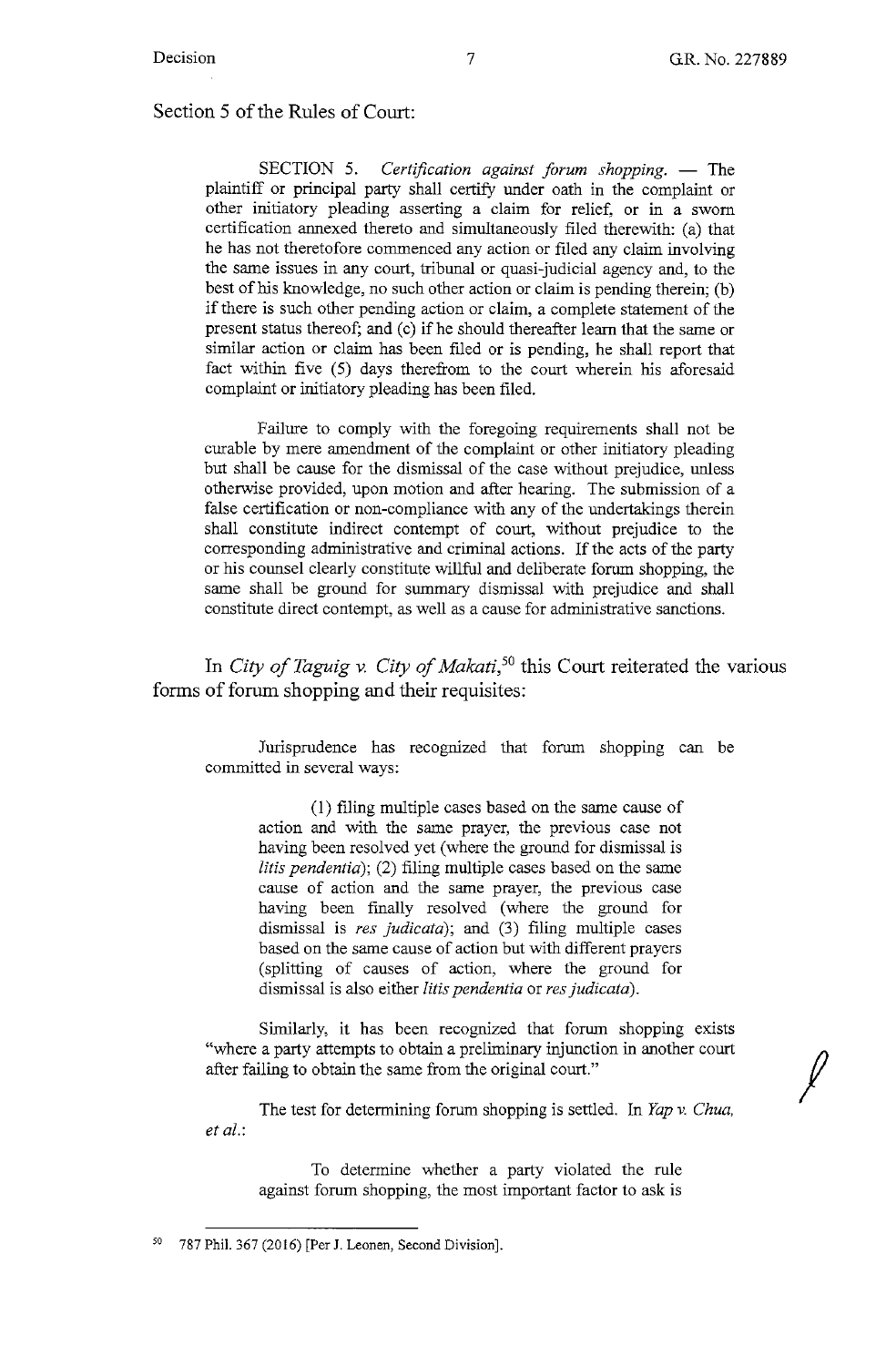whether the elements of *litis pendentia* are present, or whether a final judgment in one case will amount to *res judicata* in another; otherwise stated, the test for determining forum shopping is whether in the two (or more) cases pending, there is identity of parties, rights or causes of action, and reliefs sought.

For its part, *litis pendentia* "refers to that situation wherein another action is pending between the same parties for the same cause of action, such that the second action becomes unnecessary and vexatious." For *litis pendentia* to exist, three (3) requisites must concur:

The requisites of *litis pendentia* are: (a) the identity of parties, or at least such as representing the same interests in both actions; (b) the identity of rights asserted and relief prayed for, the relief being founded on the same facts; and ( c) the identity of the two cases such that judgment in one, regardless of which party is successful, would amount to *res judicata* in the other.

On the other hand, *res judicata* or prior judgment bars a subsequent case when the following requisites are satisfied:

(1) the former judgment is final; (2) it is rendered by a court having *jurisdiction* over the subject matter and the parties; (3) it is a judgment or an order *on the merits;*  (4) there is — between the first and the second actions *identity* of parties, of subject matter, and of causes of action...

These settled tests notwithstanding:

Ultimately, what is truly important to consider in determining whether forum-shopping exists or not is the vexation caused the courts and parties-litigant by a party who asks different courts and/or administrative agencies to rule on the same or related causes and/or to grant the same or substantially the same reliefs, in the process creating the possibility of conflicting decisions being rendered by the different fora upon the same issue.<sup>51</sup> (Citations omitted)

Here, respondent echoes the Court of Appeals' ruling that all the requisites of *litis pendentia* are present. There was substantial identity of parties since respondent's predecessors-in-interest were parties in the cases before the Regional Trial Court and the Housing and Land Use Regulatory Board. There was also identity of causes of action because the resolution of each case is premised on the validity of the real estate mortgage executed by First World. Since the same issue will be passed upon in both cases, judgment in one will amount to *res judicata* in the other.<sup>52</sup>

Petitioner argues that there is no identity of rights asserted in the two

<sup>51</sup>Id. at 386-388. 52 *Rollo,* pp. 236-238.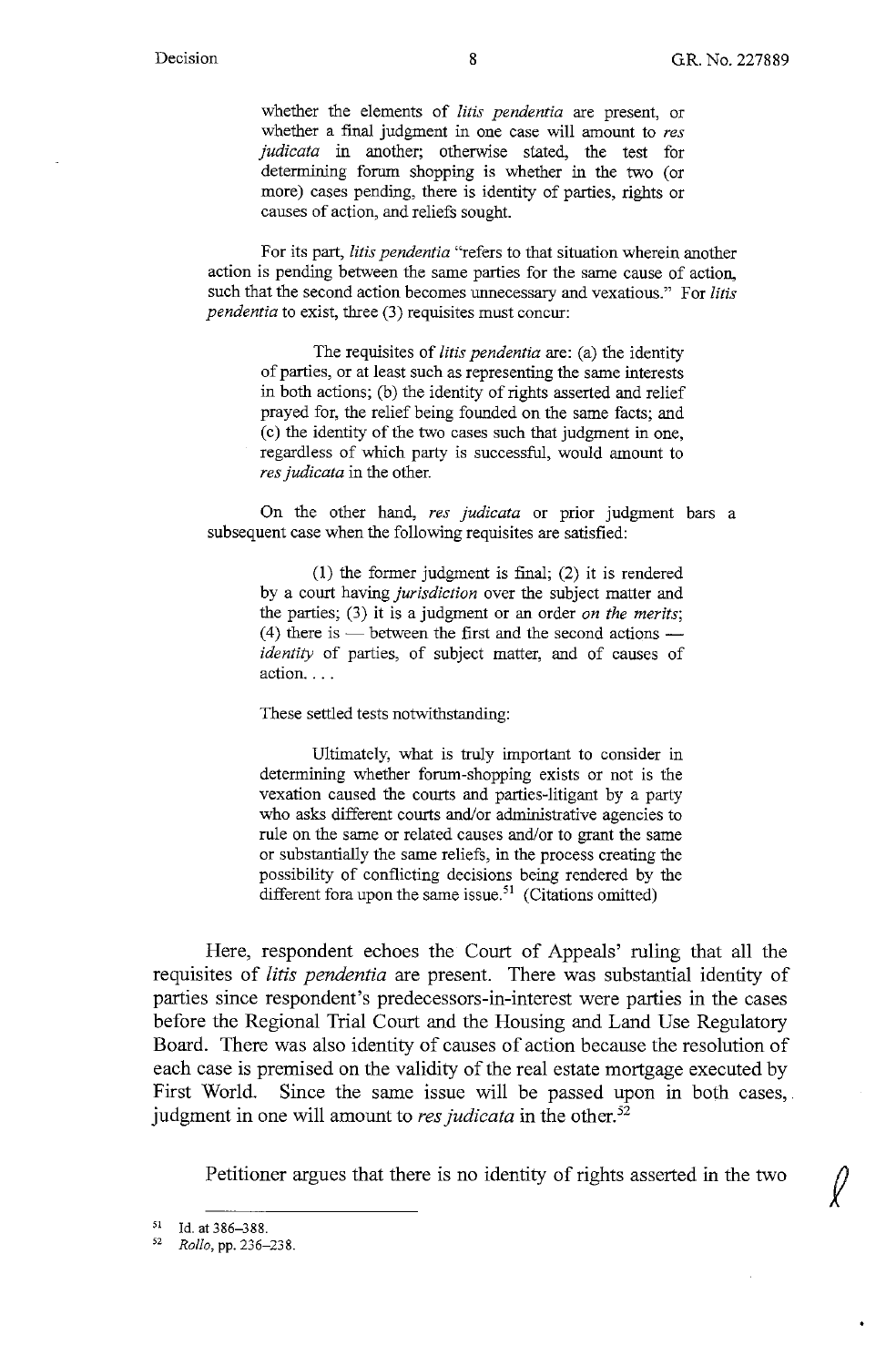$\int$ 

cases. In the Housing and Land Use Regulatory Board case, his cause of action was based on First World's execution of mortgage without his knowledge and consent. In the Regional Trial Court case, his cause of action was based on the lack of notice of the foreclosure proceedings, and not the validity of the mortgage contract itself.<sup>53</sup>

We affirm the Court of Appeals' ruling. All the requisites of *litis pendentia* are present here.

First, there is substantial identity of parties. It is settled that absolute identity of parties is not required. At the minimum, the parties in both cases must represent the same interest. 54 In *Grace Park International Corporation v. Eastwest Banking Corporation: <sup>55</sup>*

Anent the first requisite of forum shopping, "[t]here is identity of parties where the parties in both actions are the same, or there is privity between them, or they are successors-in-interest by title subsequent to the commencement of the action, litigating for the same thing and under the same title and in the same capacity. Absolute identity of parties is not required, shared identity of interest is sufficient to invoke the coverage of this principle. Thus, it is enough that there is a community of interest between a party in the first case and a party in the second case even if the latter was not impleaded in the first case." $56$  (Citation omitted)

Here, it is not disputed that respondent is the successor-in-interest of United Overseas Bank, which had assigned to it First World's loan obligations and real estate mortgage.<sup>57</sup> Subsequently impleading respondent as an indispensable party in the case before the Housing and Land Use Regulatory Board showed that petitioner has acknowledged its privity of interest with United Overseas Bank. Thus, both cases have similar parties.

Second, there is also identity of rights asserted and reliefs prayed for.

Petitioner alleges that the complaints are different because the suit in the Housing and Land Use Regulatory Board pertains to the validity of the real estate mortgage, while the complaint before the Regional Trial Court pertains to the validity of the foreclosure proceedings.

In *Yap v. Chua: <sup>58</sup>*

Hombook is the rule that identity of causes of action does not

<sup>55</sup> 791 Phil. 570 (2016) [Per J. Perlas-Bernabe, First Division].<br><sup>56</sup> Id. at 578.<br><sup>57</sup> Polle **p**. 223

57 *Rollo,* p. 223.

<sup>53</sup> Id. at 18.<br>54 *Buan v. Lopez*, 229 Phil. 65 (1986) [Per J. Narvasa, First Division].<br>55 701 Phil. 570 (2016) [Per J. Perlas-Bernabe, First Division].

<sup>58</sup>687 Phil. 392 (2012) [Per J. Reyes, Second Division].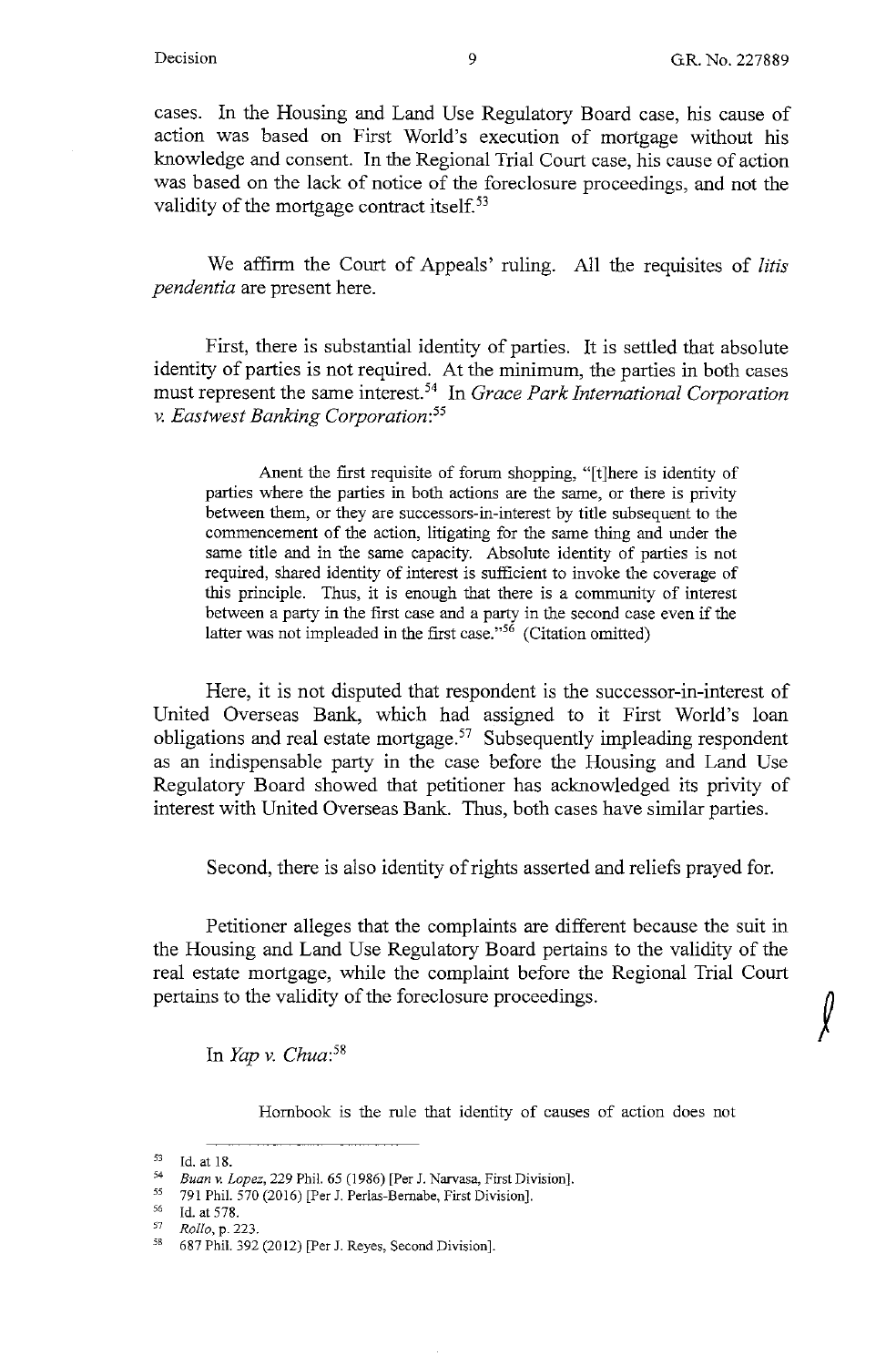mean absolute identity; otherwise, a party could easily escape the operation of *res judicata* by changing the form of the action or the relief sought. The test to determine whether the causes of action are identical is to ascertain whether the same evidence will sustain both actions, or whether there is an identity in the facts essential to the maintenance of the two actions. If the same facts or evidence would sustain both, the two actions are considered the same, and a judgment in the first case is a bar to the subsequent action. Hence, a party cannot, by varying the form of action or adopting a different method of presenting his case, escape the operation of the principle that one and the same cause of action shall not be twice litigated between the same parties or their privies. Among the several tests resorted to in ascertaining whether two suits relate to a single or common cause of action are: (1) whether the same evidence would support and sustain both the first and second causes of action; and (2) whether the defenses in one case may be used to substantiate the complaint in the other. Also fundamental is the test of determining whether the cause of action in the second case existed at the time of the filing of the first complaint.<sup>59</sup> (Citations omitted)

The substance, or the material allegations of the complaint, defines its cause of action:

Substance is that which is essential and is used in opposition to form. It is the most important element in any existence, the characteristic and essential components of anything, the main part, the essential import, and the purport. It means not merely subject of act, but an intelligible abstract or synopsis of its material and substantial elements, though it may be stated without recital of any details. It goes into matters which do not sufficiently appear or prejudicially affect the substantial rights of parties who may be interested therein and not to mere informalities.

As used in reference to substance of common-law actions, substance comprehends all of the essential or material elements necessary to sufficiently state a good cause of action invulnerable to attack by general demurrer.

Substance is one which relates to the material allegations in the pleading. It is determinative of whether or not a cause of action exists. It is the central piece, the core, and the heart constituting the controversy addressed to the court for its consideration. It is the embodiment of the essential facts necessary to confer jurisdiction upon the court.<sup>60</sup> (Citations omitted)

To determine whether two causes of action are identical, the material allegations in each complaint must be compared. The Complaint in the Regional Trial Court reads:

3. That in June 17, 2000, plaintiff made reservations over a house and lot located in Valenzuela View Housing Project, Barangay Bignay,

<sup>&</sup>lt;sup>59</sup> Id. at 401–402.<br><sup>60</sup> *Spouses Munsalud v. National Housing Authority*, 595 Phil. 750, 760–761 (2008) [Per J. Reyes, Third Division].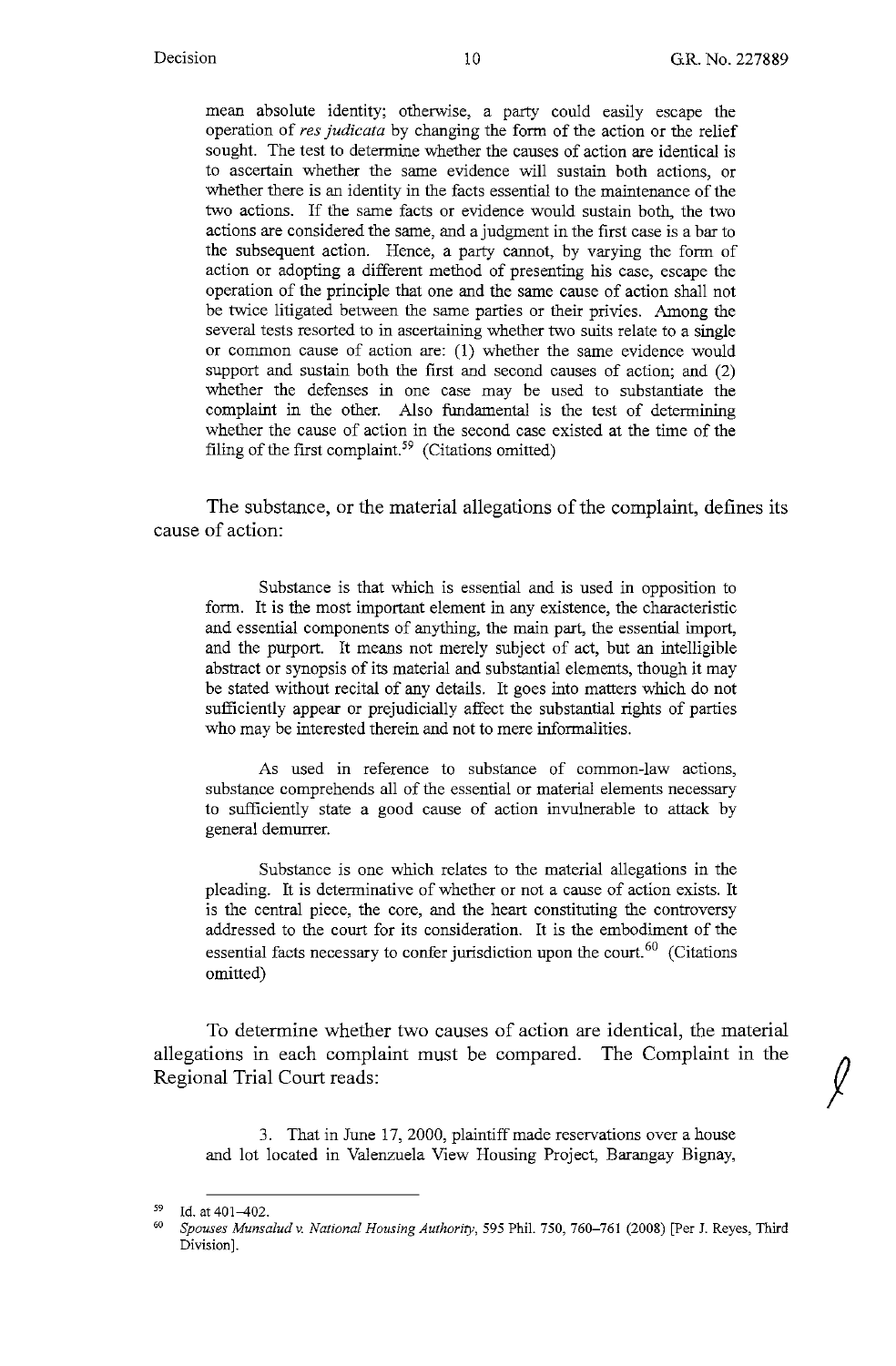$\sqrt{ }$ 

Valenzuela City. Valenzuela Ville Housing Project is owned by First World Home Philippines Inc.

4. On July 17, 2001 herein plaintiff and First World Home Philippines Inc., through its president executed a Contract to Sell involving a particular piece of land and the improvements thereon, designated as Block 15 Lot 02 and covered by Transfer Certificate of Title No. V-59286.

5. Plaintiff had religiously comply (sic) with the obligation to pay the monthly amortization of the agreed price for the subject unit. As of December 30, 2004, herein plaintiff has fully paid the agreed consideration.

6. That as matter of course, plaintiff demanded from First World Home Philippines Inc. its' (sic) performance of contractual and statutory obligations, and more specifically for the delivery of a new Transfer Certificate of Title in the name of the plaintiff. For reasons known only to First World Home Philippines Inc. at that time, plaintiff was just given a series of excuses which led to prolong[ed] agony on the part of the lot buyers.

7. That sometime in May 2012 plaintiff discovered that a Certificate of Sale arising from an Extrajudicial Foreclosure of Real Property was issued by Evarra Telen and Atty. Gemma Pelino as Sheriff IV and Clerk of Court VI & Ex Officio Sheriff, respectively, of the Regional Trial Court of Valenzuela City. Said certificate of sale awarded numerous Condominium Certificate of Titles and Transfer Certificates of Title to herein defendant Onshore Strategic Assets (SPV-AMC) Inc. being the highest bidder/buyer in the Foreclosure Sale.

8. To herein plaintiff['s] shock and consternation, Transfer Certificate of Title No. V-59286 covering Block 15 Lot 02 Valenzuela View Housing Project was included in the foreclosure sale and awarded to herein defendant Onshore Strategic Assets (SPV-AMC) Inc.

#### CAUSE OF ACTION

9. Perusal of the above-mentioned certificate of sale revealed that First World Home Phils. Inc. mortgaged the properties to United Overseas Bank of the Philippines on December 5, 2002. This fact is totally unknown to herein plaintiff.

10. That when plaintiff and other lot buyers similarly situated, verified the truthfulness and veracity of the certificate of sale, the fact of an impending eviction and deprivation of their property rights was made known to them.

11. Plaintiffs' unregistered rights over the property covered by TCT No. V-59286 are superior to the registered mortgage rights of defendant Onshore Strategic Assets (SPV-AMC) Inc.

12. That to allow defendant Onshore Strategic Assets (SPV-AMC) Inc. to take even constructive possession of the property subject matter of this case will cause irreparable and irreversible injury to herein plaintiff much more deprived him of his proprietary rights without due process of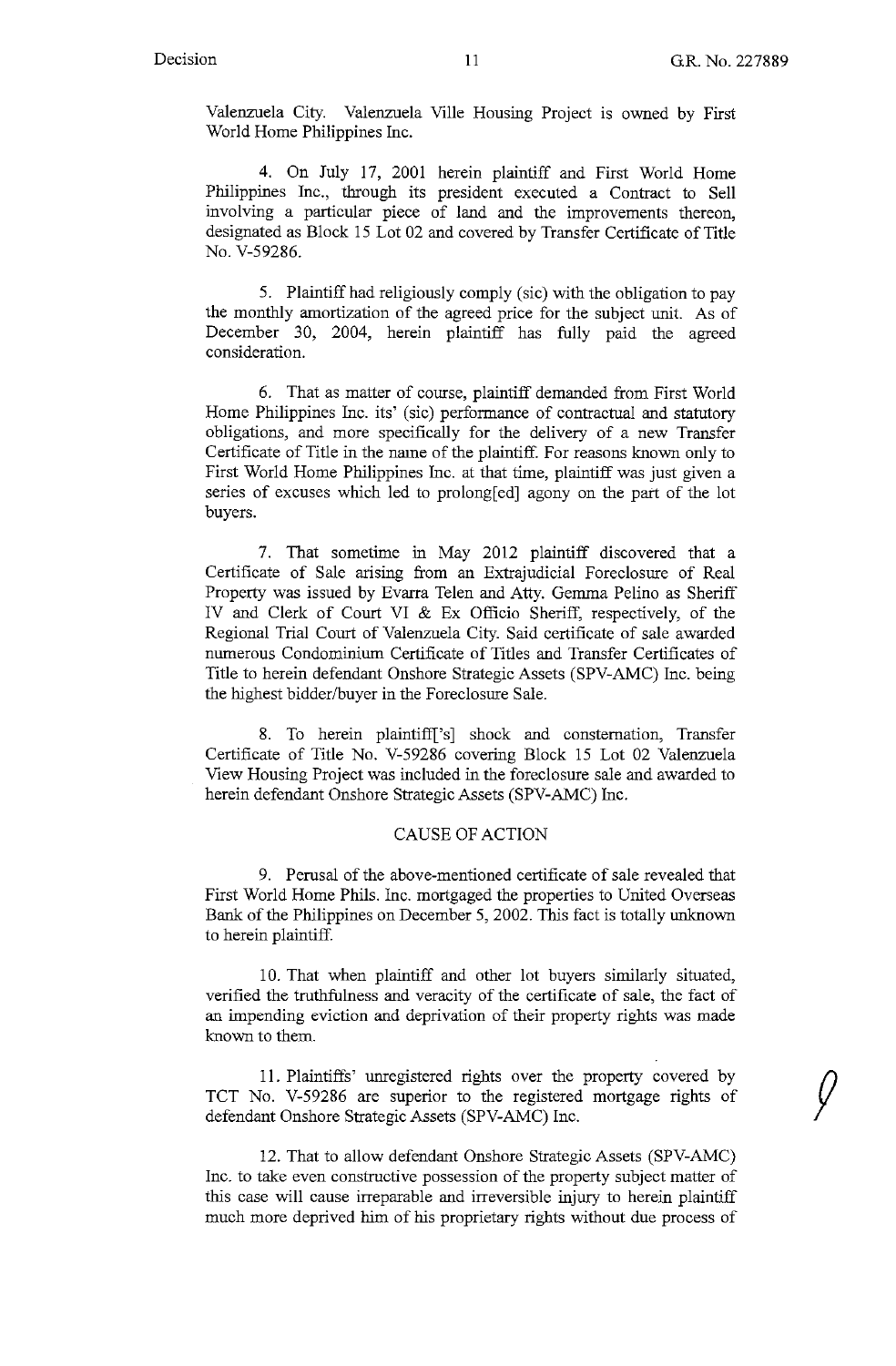$\sqrt{ }$ 

 $law.<sup>61</sup>$ 

The substance of the Complaint before the Regional Trial Court is premised on petitioner's unregistered rights over the subject property which is allegedly superior to respondent's rights as an assignee of the mortgage.

Additionally, in his Position Paper, petitioner alleged that his rights as a lot buyer under Section 18 of Presidential Decree No. 957 were violated when First World mortgaged the lot to United Overseas Bank without informing him.<sup>62</sup> It reads:

#### *Right of Gayden Seloza as a Lot Buyer*

12. Gayden Seloza was not aware, not informed, and was not privy to the transaction entered into by FWHPI in mortgaging the lot with TCT V-59286 located in Valenzuela Heights Housing Project; which eventually led to its foreclosure, wherein the defendant was the highest bidder. Gayden Seloza was not even aware of the Extrajudicial Foreclosure Sale that had transpired.

13. At the time of the mortgage entered into by FWHPI, Gayden Seloza was already its buyer of a house and lot located at Valenzuela Heights Housing Project in the City of Valenzuela under TCT V-59286. TCT V-59286 was used by FWHPI to secure the said loan.

14. Section 18 of PD 957 provides:

*Mortgages.* No mortgage on any unit or lot shall be made by the owner or developer without prior written approval of the Authority. Such approval shall not be granted unless it is shown that the proceeds of the mortgage loan shall be used for the development of the condominium or subdivision project and effective measures have been provided to ensure such utilization. The loan value of each lot or unit covered by the mortgage shall be determined and the buyer thereof, if any, shall be notified before the release of the loan. The buyer may, at his option, pay his installment for the lot or unit directly to the mortgagee who shall apply the payments to the corresponding mortgage indebtedness secured by the particular lot or unit being paid for, with a view to enabling said buyer to obtain title over the lot or unit promptly after final payment thereto[.]

15. Clear from the above-quoted provision of PD 957 [is] that FWHPI should inform Gayden Seloza of the mortgage of TCT V-59286 and his right to choose to give his monthly payments for the house and lot directly to the mortgagee to secure his title thereto upon full payment.

16. In this case, Gayden Seloza was not informed of the mortgage transaction nor was he informed of his right to pay directly to the mortgagee to secure his title over the house and lot he purchased upon full payment thereof.

<sup>61</sup> *Rollo,* pp. 42-44,

 $62$  Id. at  $55-56$ .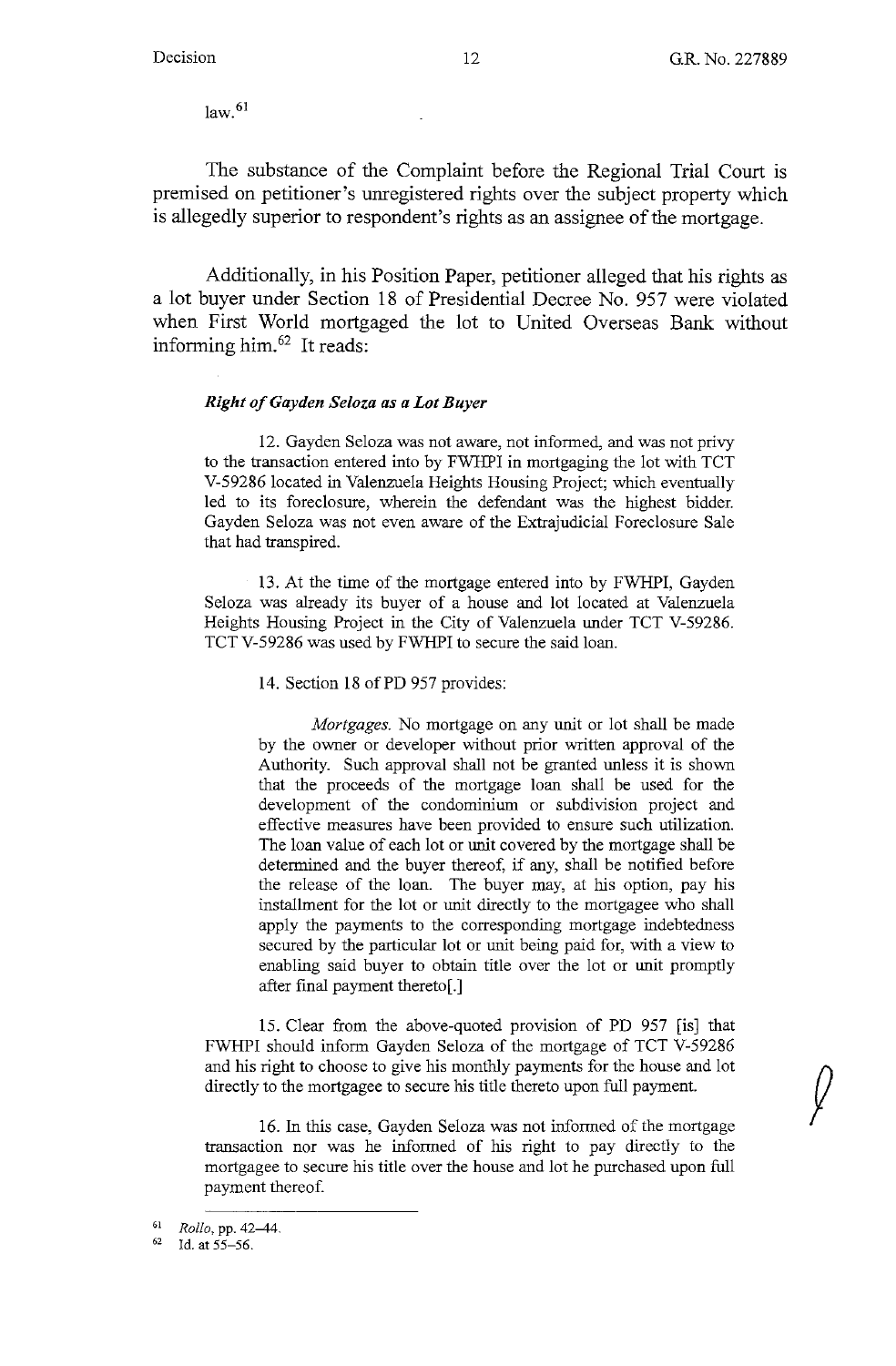17. Stated by the Supreme Court in one of the cases decided: The act of MDC in mortgaging the lot to petitioner, without the knowledge and consent of lot buyer-respondent spouses and without the approval of the HLURB, as required by P.D. 957, is not only an unsound real estate business practice but also highly prejudicial to them[.]

18. Gayden Seloza, in not knowing the existence of any mortgage over the lot which he bought from FWHPI, he was also not aware of the delinquencies of FWHPI in its payment for the loan. In fact, Gayden Seloza had no knowledge of the series of events which started from the void mortgage transaction entered into by FWHPI until prior to his discovery of the Certificate of Sale issued in favor of the defendant on May 2012.

19. It is only now, after the discovery in May 2012, which Gayden Seloza is acting and pursuing in trying to restore and exercise his right as lot buyer/owner in the land covered by TCT V-59286.<sup>63</sup> (Citations omitted)

Contrary to petitioner's contention, the Complaint before the Regional Trial Court is not assailing the extrajudicial foreclosure proceedings.<sup>64</sup> Scrutiny of his allegations revealed that his cause of action is premised on the validity of the real estate mortgage. The extrajudicial foreclosure was not a separate cause of action that justifies filing a new complaint.

On the other hand, the following are the material allegations in the complaint pending before the Housing and Land Use Regulatory Board:

1. Sometime on May 2011 some of the members went to the Registry of Deeds to process a Notice of *Lis Pendens* to their titles, however, for some other reason the registry of Deeds are denying their request, this prompted the officers of Valenzuela View Homeowners Association to trace back the titles.

2. On May 18, 2011 said officers went to the Registry of Deeds and requested for certified true copy of the Title V-58755, V-58756, V-58758 ... , upon careful perusal of the said titles complainant notices that entry no. 10077-MORTGAGE- in favor to BANCO FILIPINO do not have an entry of cancellation, complainant double check (sic) their individual titles and noticed that the same entry no. 100777 was annotated, however it was annotated intended to different title V-5878, and upon verification we found out that said title was registered under the name of REXLON INDUSTRIES ....

4. To further understand what was the real story, on June 13, 2011 same officers went back to the Registry of Deed[s] and requested for the mother title T-8834, T-89498, T-83782 . . . , a careful perusal complainant notice (sic) that several encumbrances are annotated therein

 $^{63}$  Id.

 $\ldots$  .

<sup>64</sup>Id. at 18.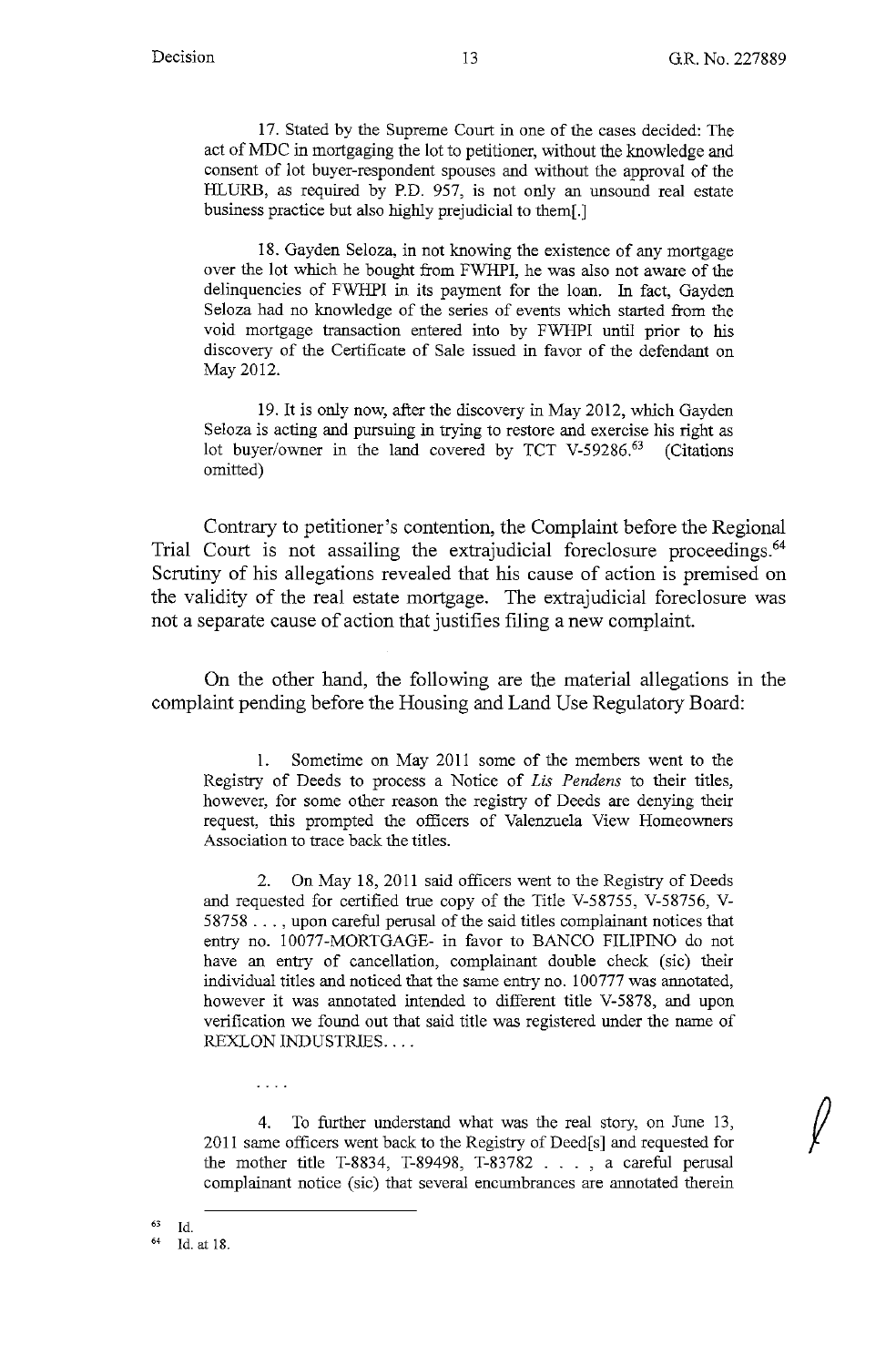j

most of which have cancellation except for the entry no. 5004/14704 Certificate of Sale in favor of BANCO FILIPINO;

 $\mathbf{1}$  ,  $\mathbf{1}$ 

. . . .

7. On the other hand on July 2011 complainant went to Paglbig Fund to clarify the issue and requested for a certificate of cancellation of the mortgage and the cancellation of the certificate of sale in favor to Banco Filipino should these annotations was already (sic) cancelled; yet, it has been 2 months and complainants haven't heard anything from them nor any certificate of cancellation was furnished to the complainant....

15. The fact that the respondent First World Homes Registration and License to Sell has been revoked by this office and proved that they have been engage (sic) with unsound realty practices, brought fear that the house and lot, complainant purchase to the above respondent from their hard earned money will gone (sic) astray....

16. Now that Banco Filipino is no longer in business, and that its depositors hound the properties that remains (sic) on their possession, complainant (sic) apprehension is their tiny homes which they toil will be one of the assets that needs to be liquidated in order to patched up (sic) with its depositors.

 $\ldots$  .

#### PRAYER

WHEREFORE, in the interest of justice and considering the explanation herein offered, it is respectfully prayed that respondent ONSHORE STRATEGIC ASSETS (SPV-AMC) INC. be impleaded as respondents in this instant case being an indispensable part; that the respondents be ordered to execute a certification of cancellation of mortgage and/or complainants are praying for issuance of Temporary Restraining Order in the event that an extrajudicial foreclosure will be executed and cease and desist order of paying monthly amortization to Pagibig be executed until the certificate of cancellation of mortgage will be secured. 65

Petitioner clarifies that the Omnibus Motion filed in the Housing and Land Use Regulatory Board impleading respondent is a continuation of the original case. **He** points out that the causes of action there are: first, respondent's "unsound real estate practices"; and second, a "violation of Section 18 of Presidential Decree No. 957[.]"66

This case is similar to the string of cases involving Asia United Bank and Goodland Company, Inc., where a series of complaints were filed assailing the validity of third-party real estate mortgages over parcels of land m Laguna and Makati. After the first complaints had been filed in the

 $^{65}$  Id. at 102-105.<br> $^{66}$  Id. at 481.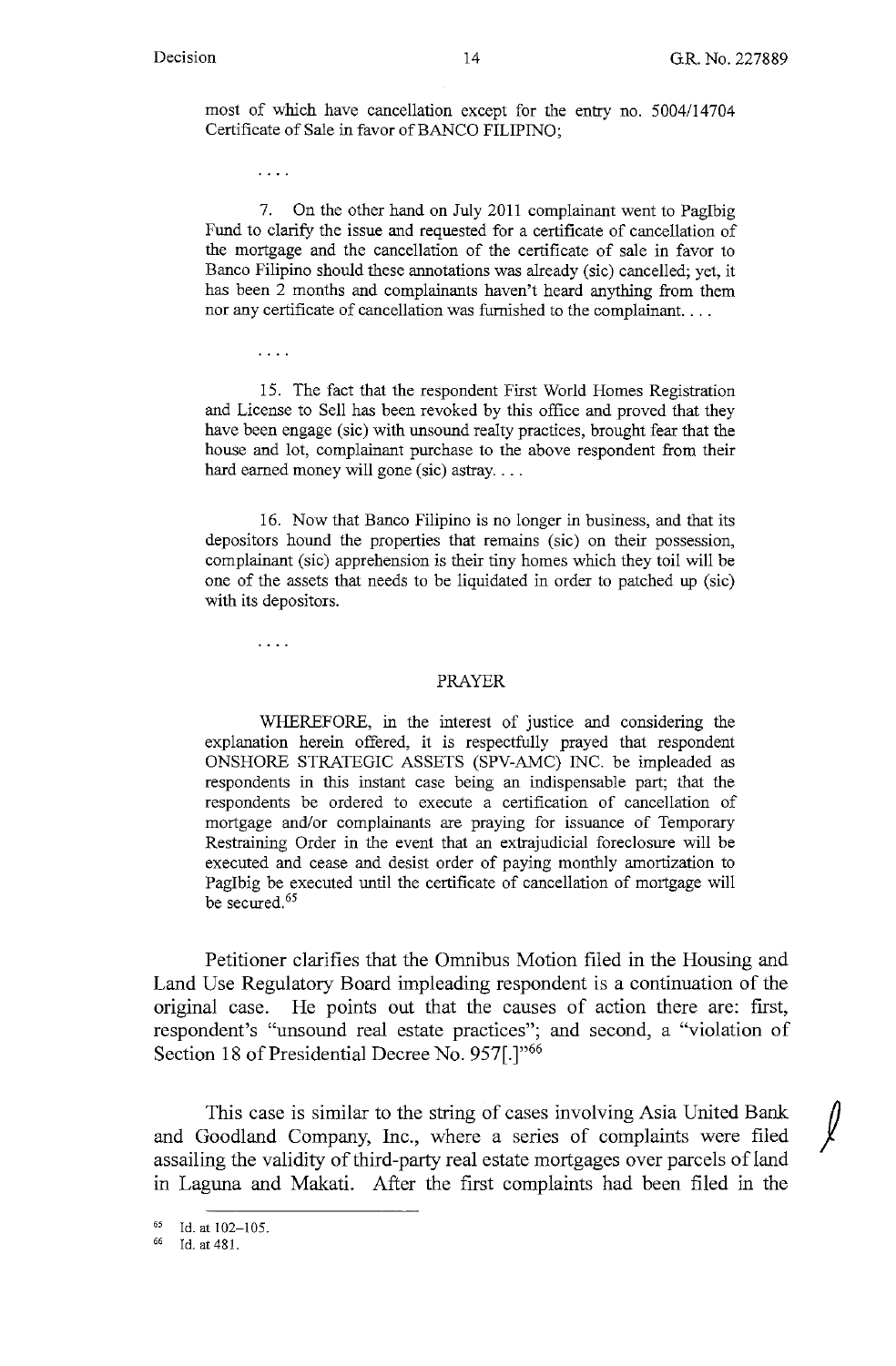respective trial courts in Laguna and Makati, succeeding complaints were also filed to enjoin the extrajudicial foreclosures of the allegedly fraudulent real estate mortgages.

In *Asia United Bank v. Goodland Company, Inc.*<sup>67</sup> this Court held that the distinction between these complaints is illusory since they are based on the same cause of action, founded on the validity of the real estate mortgage:

There can be no determination of the validity of the extrajudicial foreclosure and the propriety of injunction in the Injunction Case without necessarily ruling on the validity of the REM, which is already the subject of the Annulment Case. The identity of the causes of action in the two cases entails that the validity of the mortgage will be ruled upon in both, and creates a possibility that the two rulings will conflict with each other. This is precisely what is sought to be avoided by the rule against forum shopping.

The substantial identity of the two cases remains even if the parties should add different grounds or legal theories for the nullity of the REM or should alter the designation or form of the action. The well-entrenched rule is that "a party cannot, by varying the form of action, or adopting a different method of presenting his case, escape the operation of the principle that one and the same cause of action shall not be twice litigated."

The CA ruled that the two cases are different because the events that gave rise to them are different. The CA rationalized that the Annulment Case was brought about by the execution of a falsified document, while the Injunction Case arose from AUB's foreclosure based on a falsified document. The distinction is illusory. The cause of action for both cases is the alleged nullity of the REM due to its falsified or spurious nature. It is this nullity of the REM which Goodland sought to establish in the Annulment Case. It is also this nullity of the REM which Goodland asserted in the Injunction Case as basis for seeking to nullify the foreclosure and enjoin the consolidation of title. Clearly, the trial court cannot decide the Injunction Case without ruling on the validity of the mortgage, which issue is already within the jurisdiction of the trial court in the Annulment Case.<sup>68</sup> (Citation omitted)

In *Goodland Company, Inc. v. Asia United Bank,69* this Court further clarified that since both cases have similar causes of action, the reliefs prayed for in the suit seeking injunction against the extrajudicial foreclosure are the expected consequences of the suit seeking to nullify the real estate mortgage:

There can be no dispute that the prayer for relief in the two cases was based on the same attendant facts in the execution of REMs over petitioner's properties in favor of AUB. While the extrajudicial foreclosure of mortgage, consolidation of ownership in AUB and issuance

<sup>67 660</sup> Phil. 504 (2011) [Per J. Del Castillo, First Division].

Id. at 515-516.

<sup>69</sup>684 Phil. 391 (2012) [Per J. Villarama, First Division].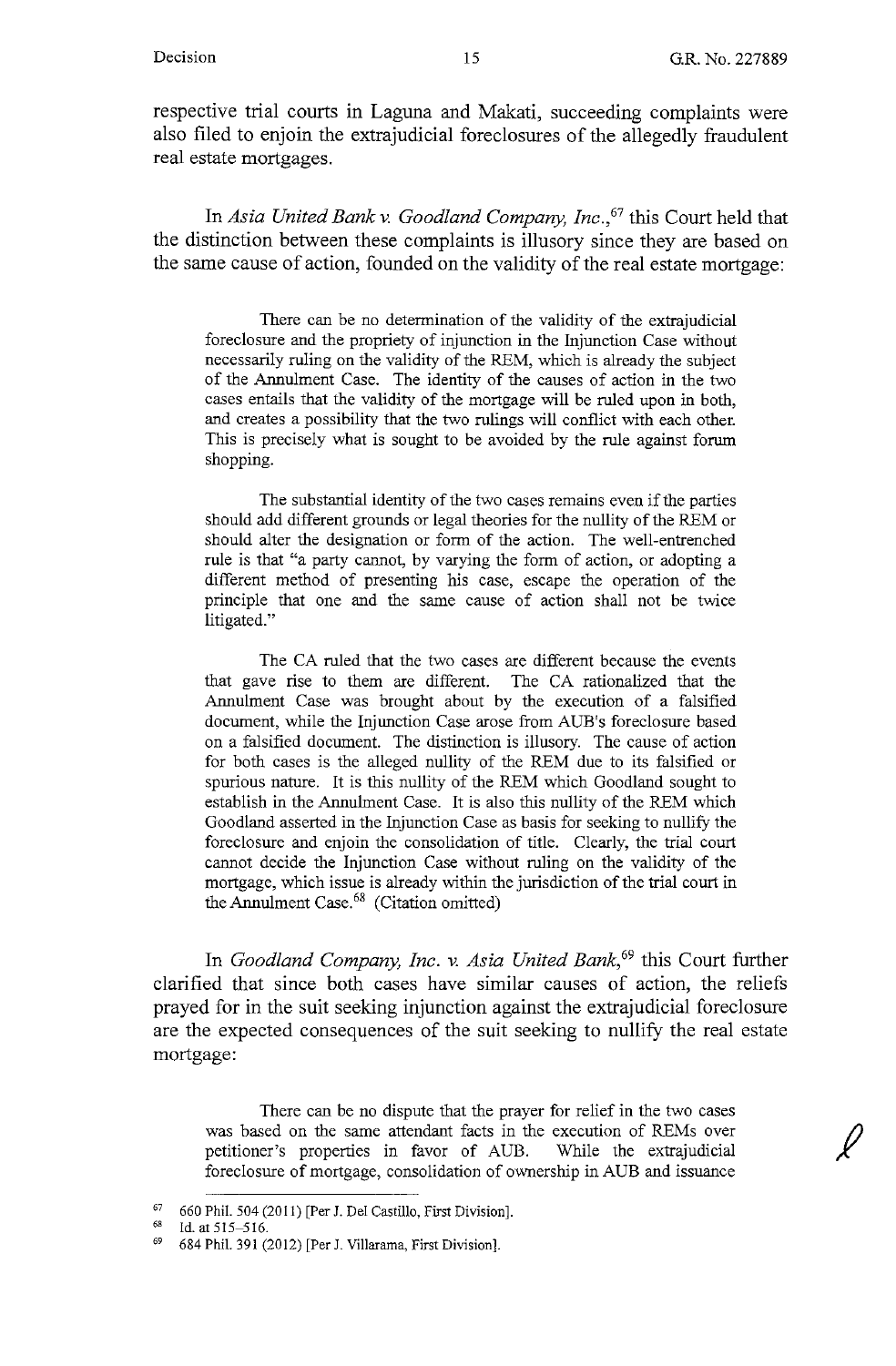of title in the latter's name were set forth only in the second case (Civil Case No. 06-1032), these were simply the expected consequences of the REM transaction in the first case (Civil Case No. 03-045). These eventualities are precisely what petitioner sought to avert when it filed the first case. Undeniably then, the injunctive relief sought against the extrajudicial foreclosure, as well as the cancellation of the new title in the name of the creditor-mortgagee AUB, were all premised on the alleged nullity of the REM due to its allegedly fraudulent and irregular execution and registration  $-$  the same facts set forth in the first case. In both cases, petitioner asserted its right as owner of the property subject of the REM, while AUB invoked the rights of a foreclosing creditor-mortgagee.<sup>70</sup>

Here, the substance of each complaint petitioner filed confirms that his respective causes of action are founded on the same facts involving similar parties and their successors-in-interest. Since he also alleged the superiority of his unregistered right over the property, the Regional Trial Court cannot rule on the validity of the extrajudicial foreclosure without ruling on the validity of the real estate mortgage. Clearly, all the requisites of *litis pendentia* are present. Petitioner committed forum shopping, warranting the dismissal of the Complaint before the Regional Trial Court.

### II

Petitioner insists that he did not commit forum shopping because he filed the complaints pursuant to the exclusive jurisdictions of the Housing and Land Use Regulatory Board and the Regional Trial Court. He alleges that his Complaint in the former is premised on a violation of Presidential Decree No. 957, and within its exclusive jurisdiction; meanwhile, his Complaint before the latter is based on "matters that involve title to, or possession of real property, or any interest therein"71 over which the Housing and Land Use Regulatory Board does not have jurisdiction.<sup>72</sup>

We deny his contentions.

Petitioner claims that his Complaint before the Housing and Land Use Regulatory Board is based on the alleged violation of his right as a lot buyer when First World mortgaged the property. According to him, this constitutes unsound real estate business practices, which lies within the exclusive jurisdiction of the Housing and Land Use Regulatory Board.<sup>73</sup>

Section 18 of Presidential Decree No. 957 provides:

SECTION 18. *Mortgages*. - No mortgage on any unit or lot shall

<sup>70</sup> Id. at 409-410. 71 *Rollo,* pp. 489.

 $^{72}$  Id. at 486-491.<br> $^{73}$  Id. at 481.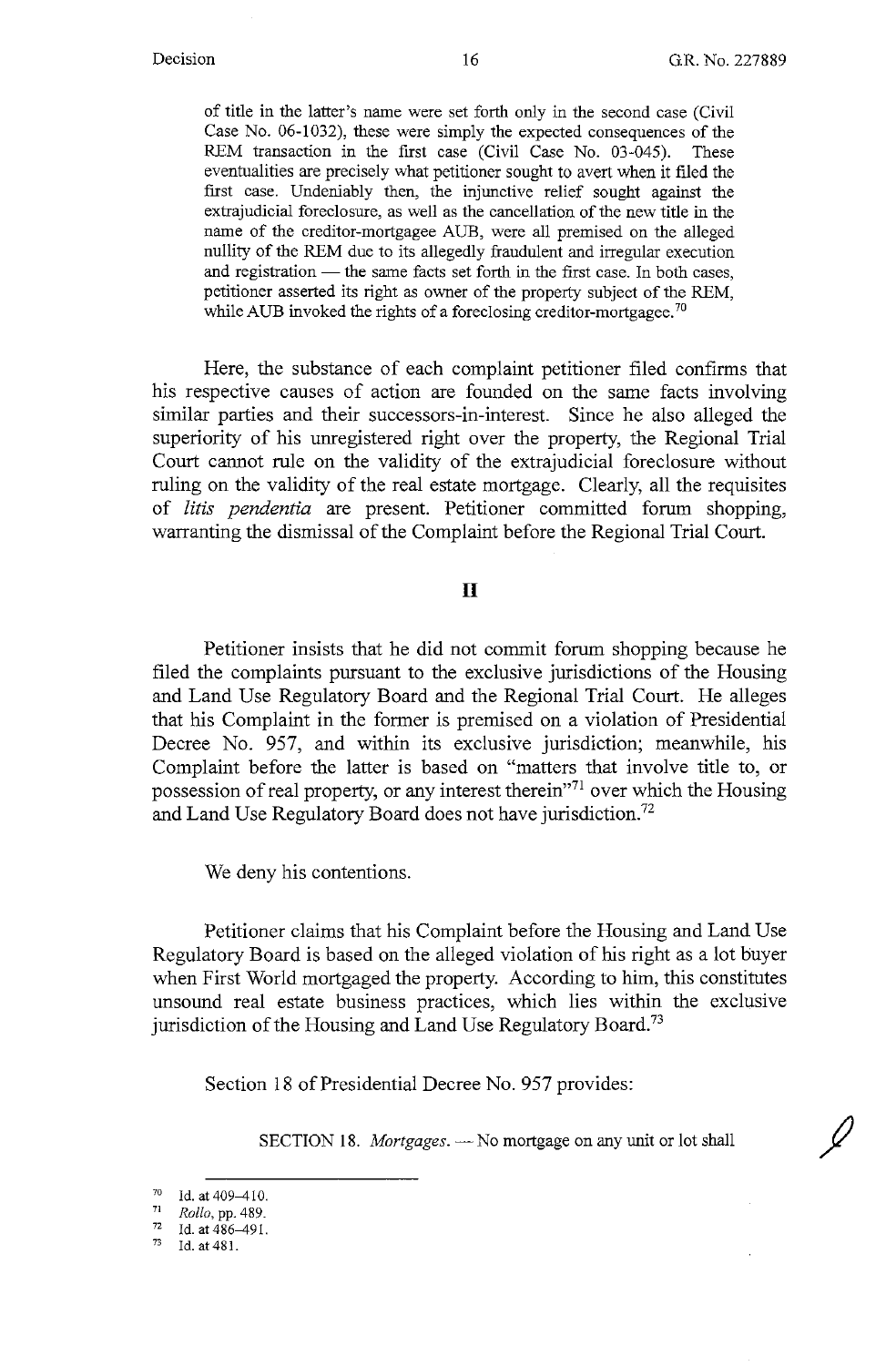*j* 

be made by the owner or developer without prior written approval of the Authority. Such approval shall not be granted unless it is shown that the proceeds of the mortgage loan shall be used for the development of the condominium or subdivision project and effective measures have been provided to ensure such utilization. The loan value of each lot or unit covered by the mortgage shall be determined and the buyer thereof, if any, shall be notified before the release of the loan. The buyer may, at his option, pay his installment for the lot or unit directly to the mortgagee who shall apply the payments to the corresponding mortgage indebtedness secured by the particular lot or unit being paid for, with a view to enabling said buyer to obtain title over the lot or unit promptly after full payment thereof.

In *Manila Banking Corporation v. Spouses Rabina,74* this Court discussed the exclusive jurisdiction of the Housing and Land Use Regulatory Board, which includes complaints against unsound real estate business practices:

The jurisdiction of the BLURB is well-defined. Thus, *Arranza* v. *BF Homes, Inc.* holds:

> Section 3 of P.D. No. 957 empowered the National Housing Authority (NHA) with the "exclusive jurisdiction to regulate the real estate trade and business". On 2 April 1978, P.D. No. 1344 was issued to expand the jurisdiction of the NHA to include the following:

> > "Sec. 1. In the exercise of its function to regulate the real estate trade and business and in addition to its powers provided for in Presidential Decree No. 957, the National Housing Authority shall have exclusive jurisdiction to hear and decide cases of the following nature:

> > A. Unsound real estate business practices;

> > B. Claims involving refund and any other claims filed by subdivision lot or condominium unit buyer against the project owner, developer, dealer, broker or salesman; and

> > C. Cases involving specific performance of contractual and statutory obligations filed by buyers of subdivision lot or condominium unit against the owner, developer, broker or salesman."

Thereafter, the regulatory and quasi-judicial functions of the NHA were transferred to the Human Settlements Regulatory Commission (HSRC) by virtue of

<sup>74 594</sup> Phil. 422 (2008) [Per J. Carpio Morales, Second Division].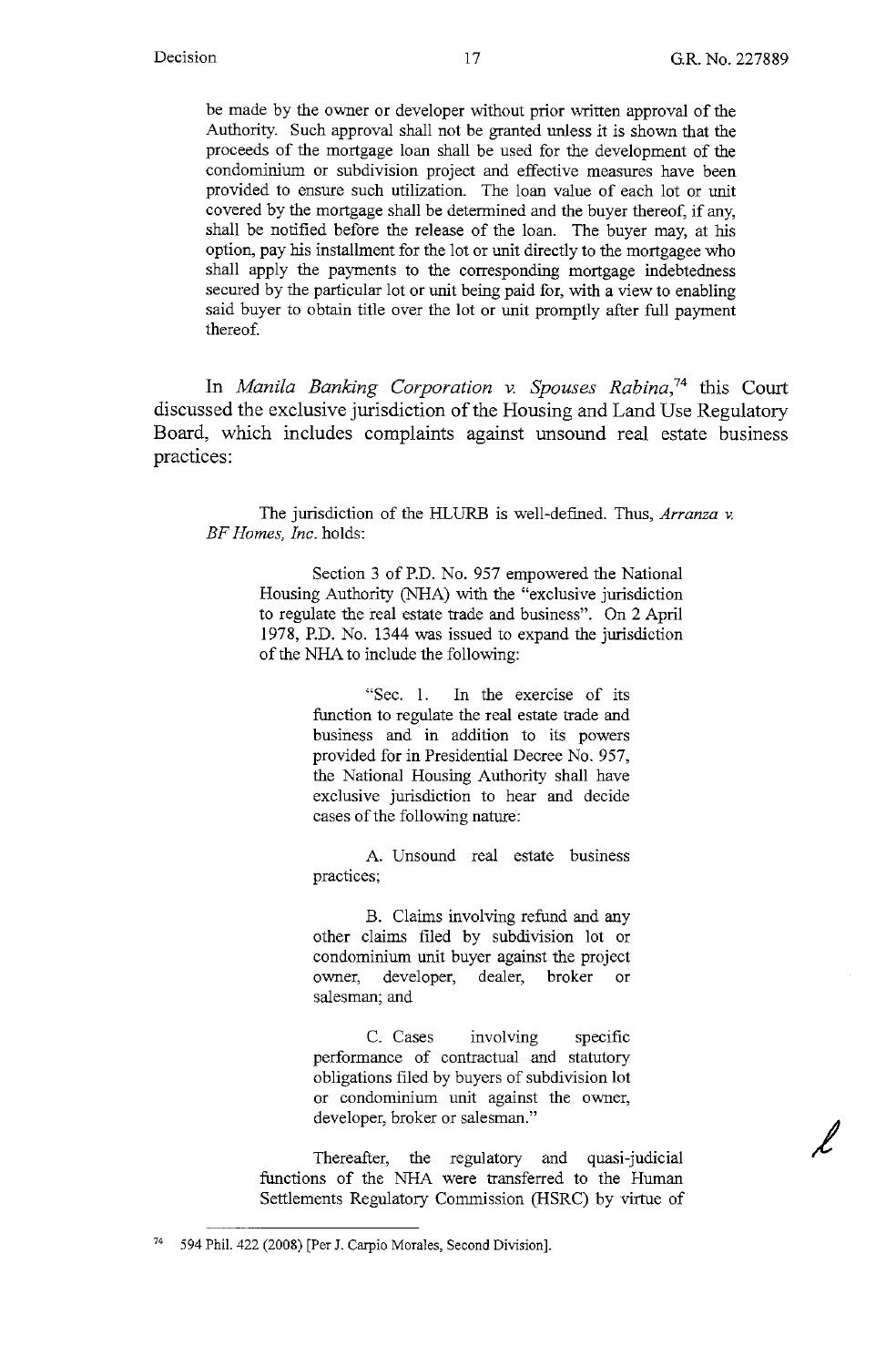*I* 

Executive Order No. 648 dated 7 February 1981. Section 8 thereof specifies the functions of the NHA that were transferred to the HSRC including the authority to hear and decide "cases on unsound real estate business practices; claims involving refund filed against project owners, developers, dealers, brokers or salesmen and cases of specific performance". Executive Order No. 90 dated 17 December 1986 renamed the HSRC as the Housing and Land Use Regulatory Board (HLURB).<sup>75</sup> (Citation omitted)

In addition, this Court held that mortgaging properties that had been sold to a lot buyer without their knowledge and consent, as well as approval from the Housing and Land Use Regulatory Board, constitutes unsound real estate business practice. Without these requirements, the Housing and Land Use Regulatory Board is authorized to declare the mortgage void:

#### *The act of MDC in mortgaging the lot to petitioner, without the knowledge and consent of lot buyer-respondent spouses and without the*  approval of the HLURB, as required by P.D. 957, is not only an unsound *real estate business practice but also highly prejudicial to them.*

*The jurisdiction of the HLURB to regulate the real estate trade is broad enough to include jurisdiction over complaints for annulment of mortgage.* To disassociate the issue of nullity of mortgage and lodge it separately with the liquidation court would only cause inconvenience to the parties and would not serve the ends of speedy and inexpensive administration of justice as mandated by the laws vesting quasi-judicial powers in the agency.

Petitioner's argument that the mortgage does not fall under the prohibition in Section 18 of P.D. 957 since the loan obligation of MDC was contracted to finance its purchase of other real properties and not for the development of the subdivision project does not lie.

 $\cdots$ 

As observed in *Far East Bank and Trust Co. v. Marquez,* Section 18 of P.D. 957 is a prohibitory law and acts committed contrary to it are void.

> Concededly, P.D. 957 aims to protect innocent lot buyers. Section 18 of the decree directly addresses the problem of fraud committed against buyers when the lot they have contracted to purchase, and which they have religiously paid for, is mortgaged without their knowledge. The avowed purpose of P.D. 957 compels the reading of Section 18 as prohibitory  $-$  acts committed contrary to it are void. Such construal ensures the attainment of the purpose of the law; to protect lot buyers so they do not end up still homeless despite having fully paid for their home lots with their hard earned cash.<sup>76</sup> (Emphasis supplied,

 $^{75}$  Id. at 432-433.

Id. at 433-434.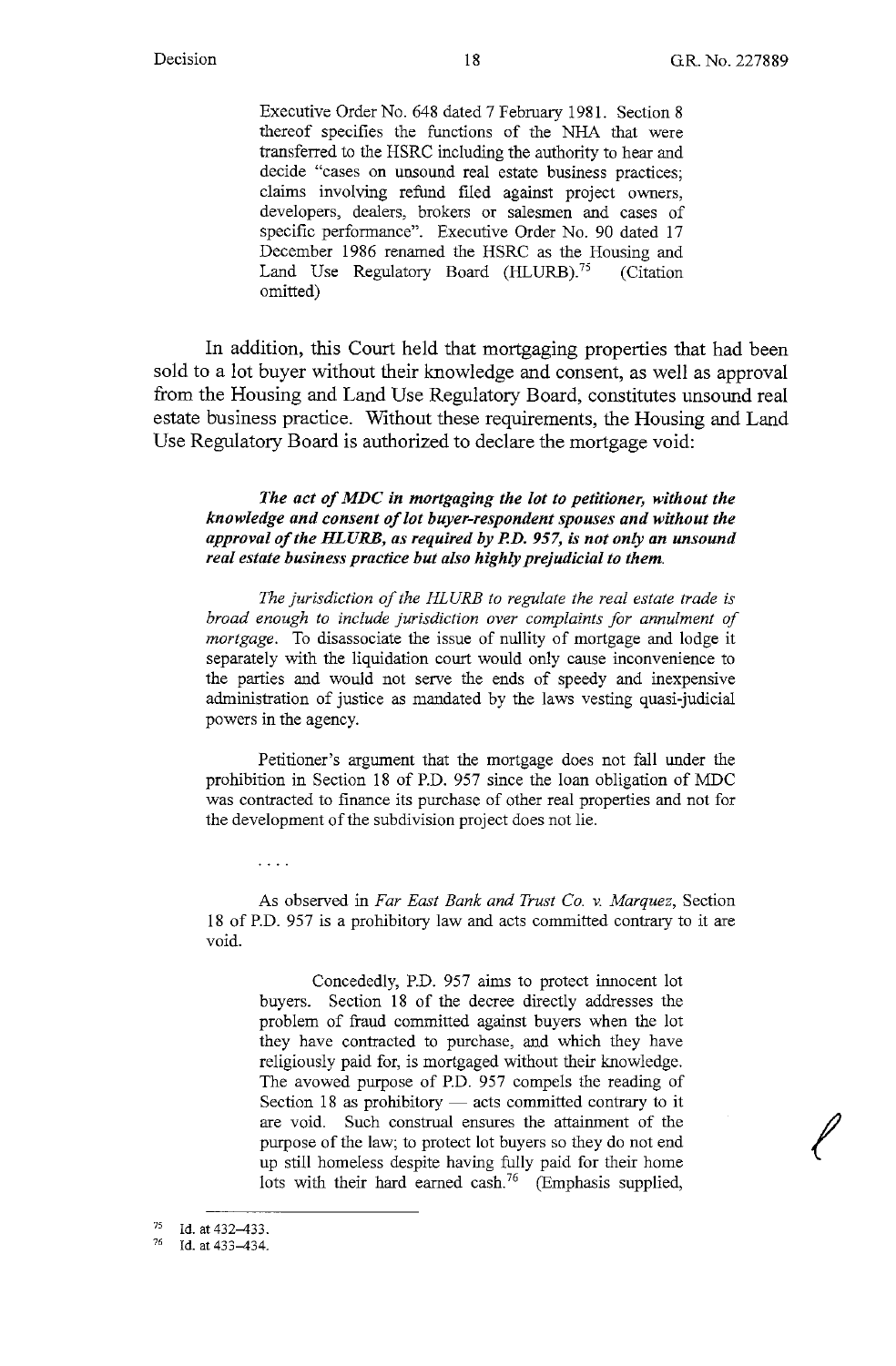#### citations omitted)

Similarly, in *Philippine National Bank v. Lim*,<sup>77</sup> this Court affirmed the Housing and Land Use Regulatory Board's mandate to protect lot buyers despite a final judgment affirming the validity of the real estate mortgage. In that case, Rina Lim entered into a contract to sell for Unit 48C of the Vista de Loro Condominium. She filed a complaint before the Housing and Land Use Regulatory Board assailing the validity of the mortgage for being prejudicial to her interest and for lacking approval from the Board. This Court partially upheld the Board's invalidation of the mortgage, though only as to Unit 48C of the Vista de Loro Condominium:

The jurisdiction of the HLURB to regulate the real estate trade is broad enough to include jurisdiction over complaints for annulment of mortgage. This is pursuant to the intent of P.D. No. 957 to protect hapless buyers from the unjust practices of unscrupulous developers which may constitute mortgages over condominium projects *sans* the knowledge of the former and the consent of the HLURB.

 $\ldots$  .

In *Far East Bank,* we sustained the HLURB when it declared the mortgage entered into between the subdivision developer and the bank as unenforceable against the lot buyer. However, we were categorical that the HLURB acted beyond bounds when it nullified the mortgage covering the entire parcel of land, of which the lot subject of the buyer's complaint is merely a part.

In the case now before us, while it is within Lim's right to file a complaint before the HLURB to protect her right as a condominium unit buyer, she has no standing to seek for the complete nullification of the subject mortgage. She has an actionable interest only over Unit 48C of Cluster Dominiko of Vista de Loro, no more and no less.

Further, notwithstanding the existence of the subject mortgage, Section 25 of P.D. No. 957 affords Lim the remedy of redemption. Under the said section, PALI shall be compelled to redeem from PNB at least the portion of the mortgage corresponding to Unit 48C within six months from the issuance of CCT No. 408 to Lim. Thereafter, PALI should deliver to Lim her title over the condominium unit free from all liens and encumbrances.<sup>78</sup> (Citations omitted)

It is thus clear that the Housing and Land Use Regulatory Board has the exclusive jurisdiction to determine the validity of the mortgage executed by First World in favor of United Overseas Bank. Since it is empowered to cancel a portion of the mortgage pertaining to the subject property, petitioner had no reason to split his cause of action and bring the incidents of the extrajudicial foreclosure to the Regional Trial Court. As in *Lim,* should the Housing and Land Use Regulatory Board invalidate any portion of the

<sup>77 702</sup> Phil. 461 (2013) [Per J. Reyes, First Division].<br><sup>78</sup> Id. at  $481-483$ .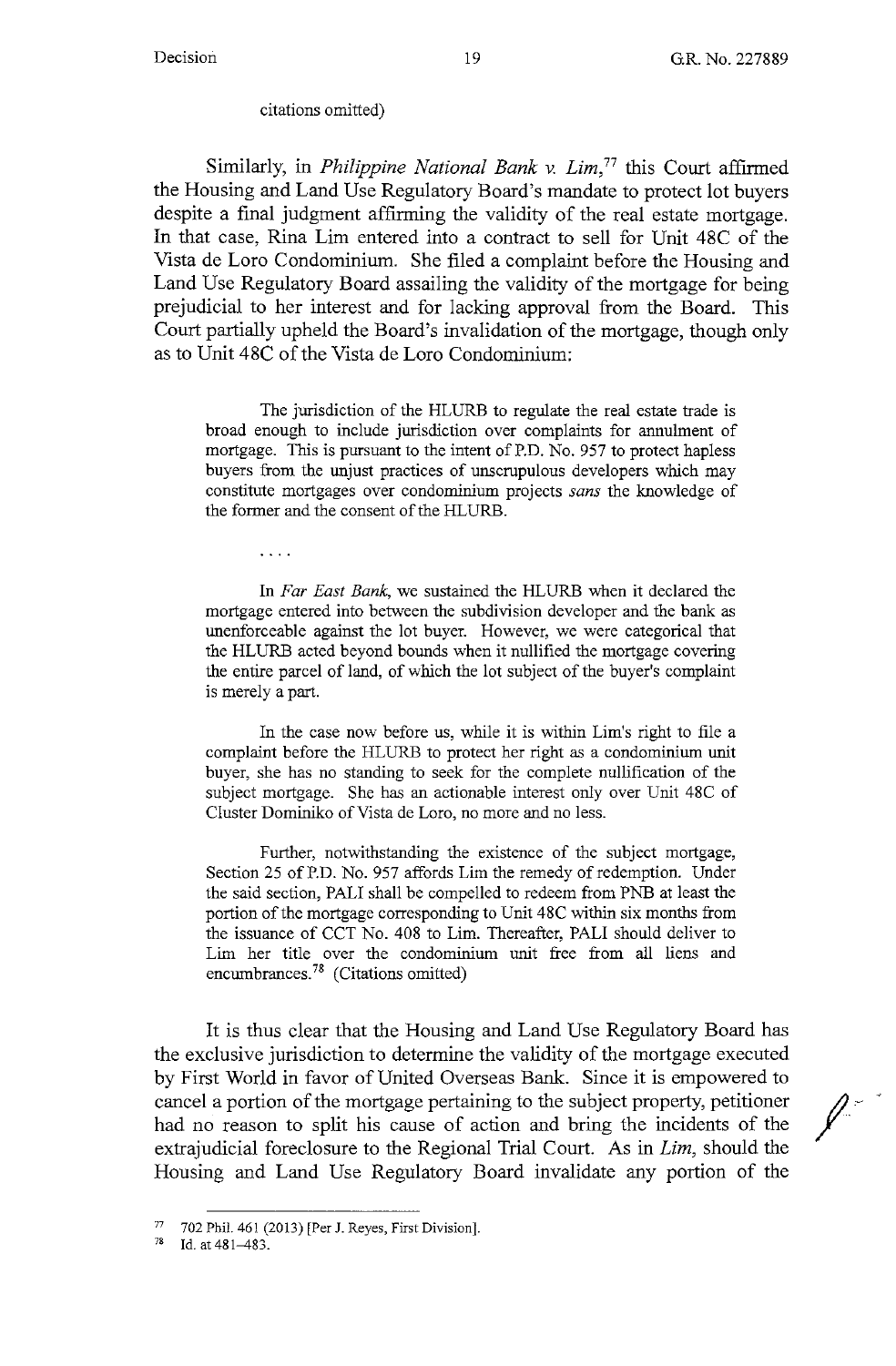mortgage, First World would be obliged under Section 25<sup>79</sup> of Presidential Decree No. 957 to redeem the property and issue its title to the lot buyer free from all encumbrances.

**WHEREFORE,** the Petition is **DENIED.** The April 22, 2016 Decision and October 19, 2016 Resolution of the Court of Appeals in CA-G.R. CV No. 104193, which affirmed the Regional Trial Court's dismissal of the Complaint filed by petitioner Gayden Seloza on the basis of *litis pendentia* and forum shopping, are **AFFIRMED.** 

**SO ORDERED.** 

**MARVI .V.F. LEONEN** 

Associate Justice

WE CONCUR:

**ESMUNDO** iate Justice

**ARI D. CARANDA** Associate Justice

**RODI** AEDA ciate Justice

**SAMUEL H. GAERLAN** Associate Justice

Presidential Decree No. 957 (1976), sec. 25 states:

SECTION 25. *Issuance of Title*. - The owner or developer shall deliver the title of the lot or unit to the buyer upon full payment of the lot or unit. No fee, except those required for the registration of the deed of sale in the Registry of Deeds, shall be collected for the issuance of such title. In the event a **mortgage over the lot or unit is outstanding at the time of the issuance of the title to the buyer, the owner or developer shall redeem the mortgage or the corresponding portion thereof within six months**  from such issuance in order that the title over any fully paid lot or unit may be secured and delivered to **the buyer in accordance herewith.**